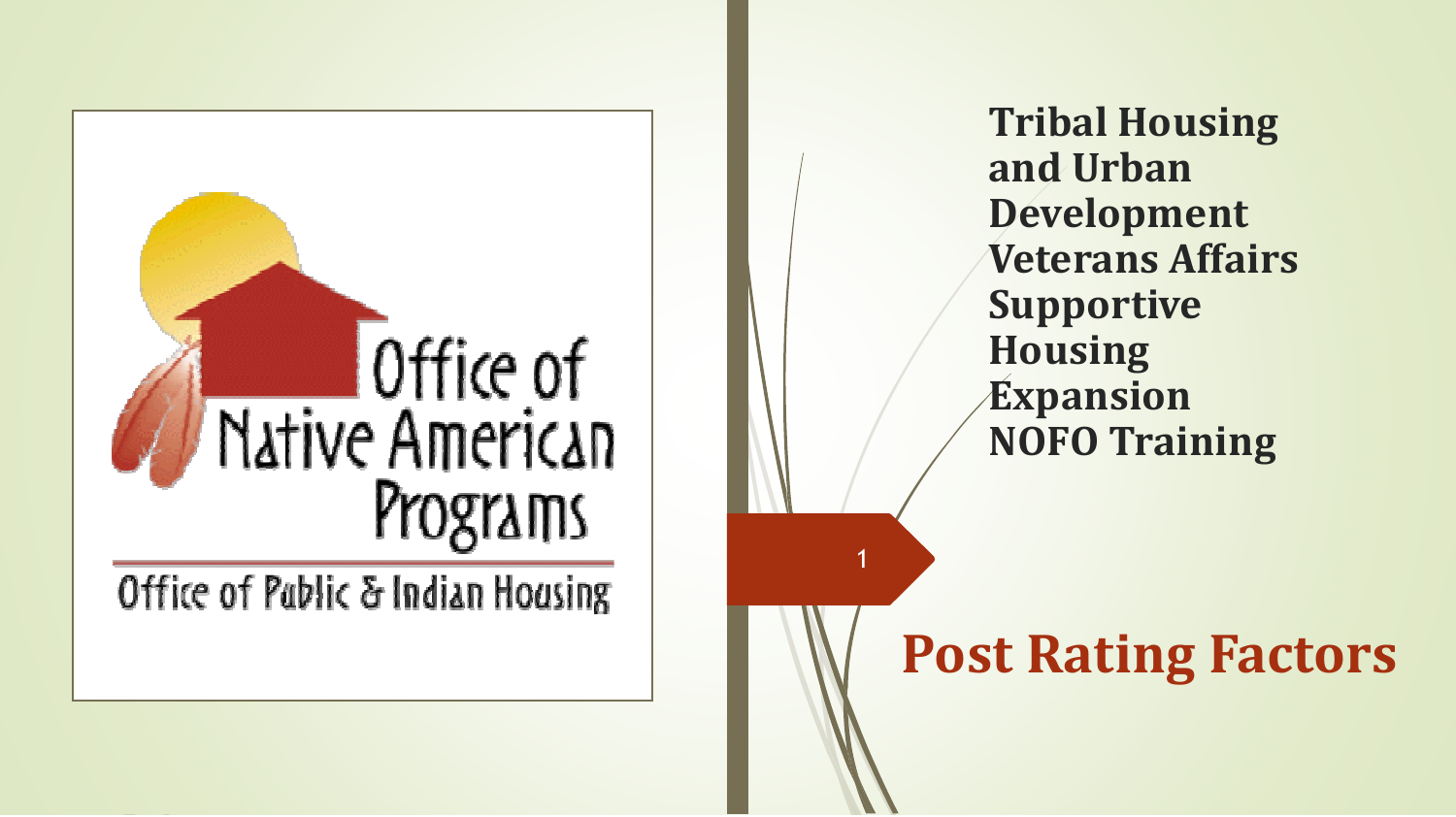

#### **Past Performance**

#### **Assessing Applicant Risk**

 $\frac{1}{1}$ 

**Applicant Selection Process**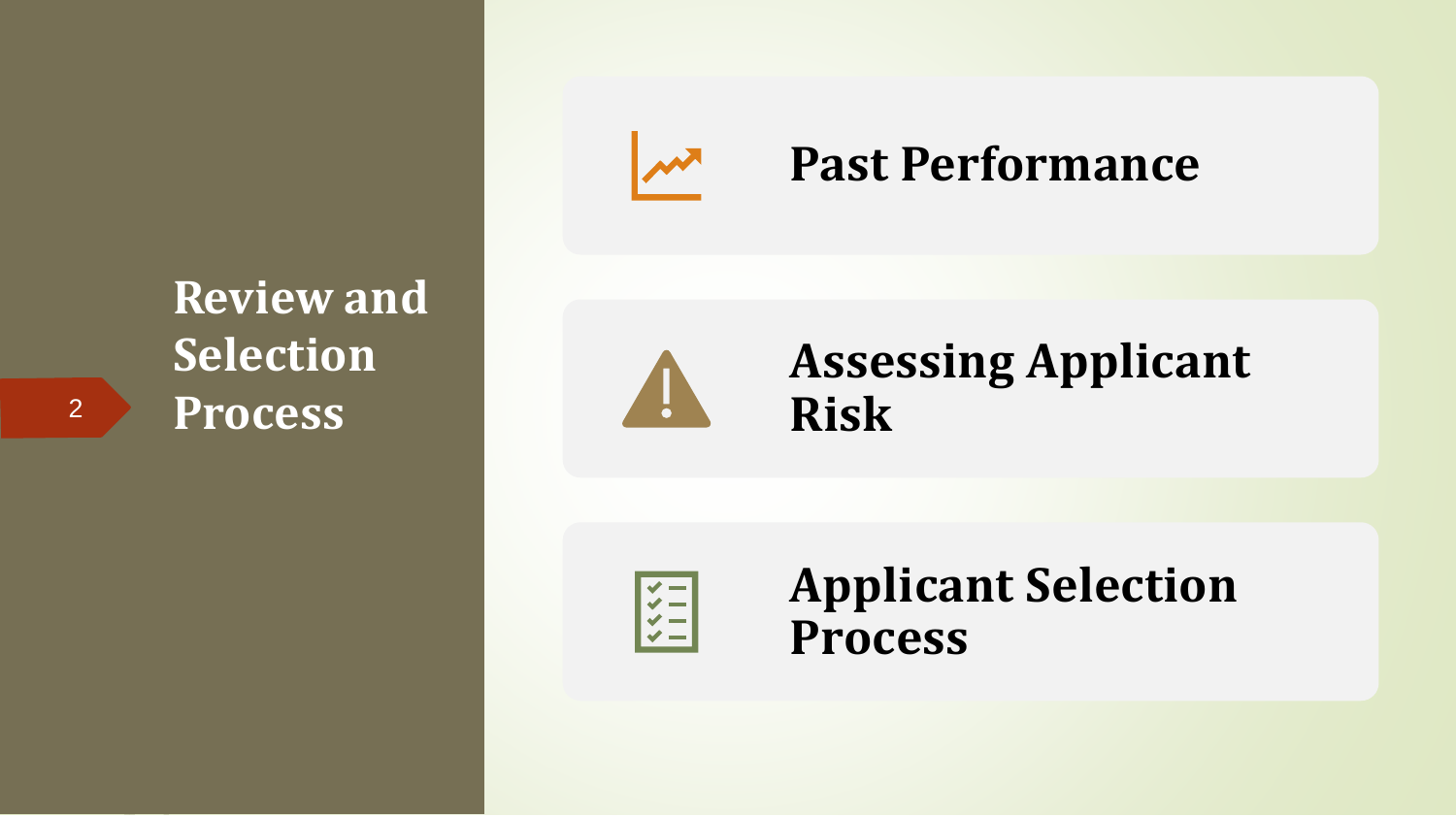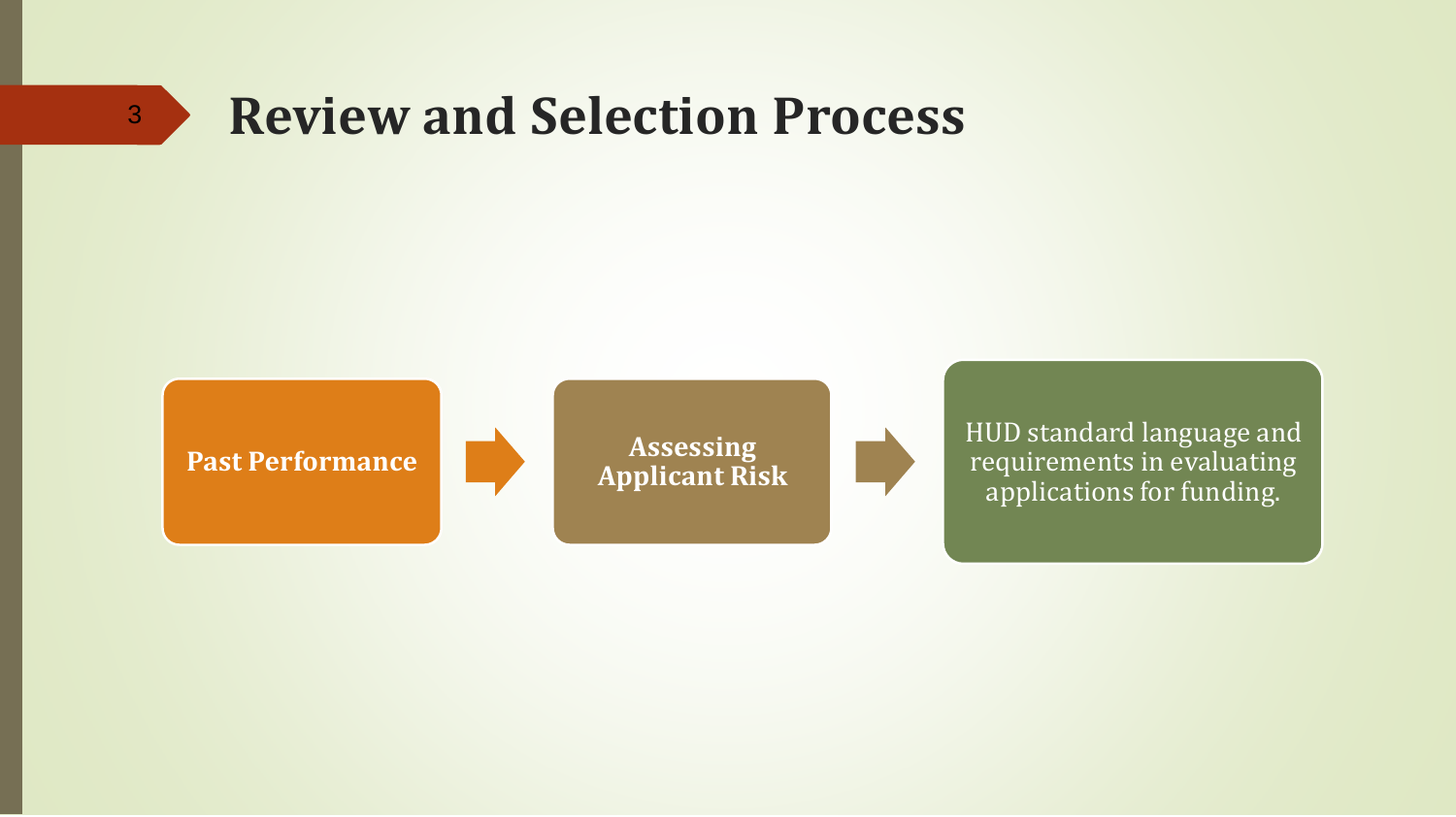#### **Applicant Selection Process**

- This section identifies the process applications go through:
	- Screening and Acceptance applications will be screened if they are:
		- 1. Received or submitted in accordance with the requirements of this NOFO.
		- 2. The applicant is eligible to submit an application.
		- 3. The proposed project is eligible.
		- 4. The application contains all of the applicable components listed in Section IV. B. of this NOFO.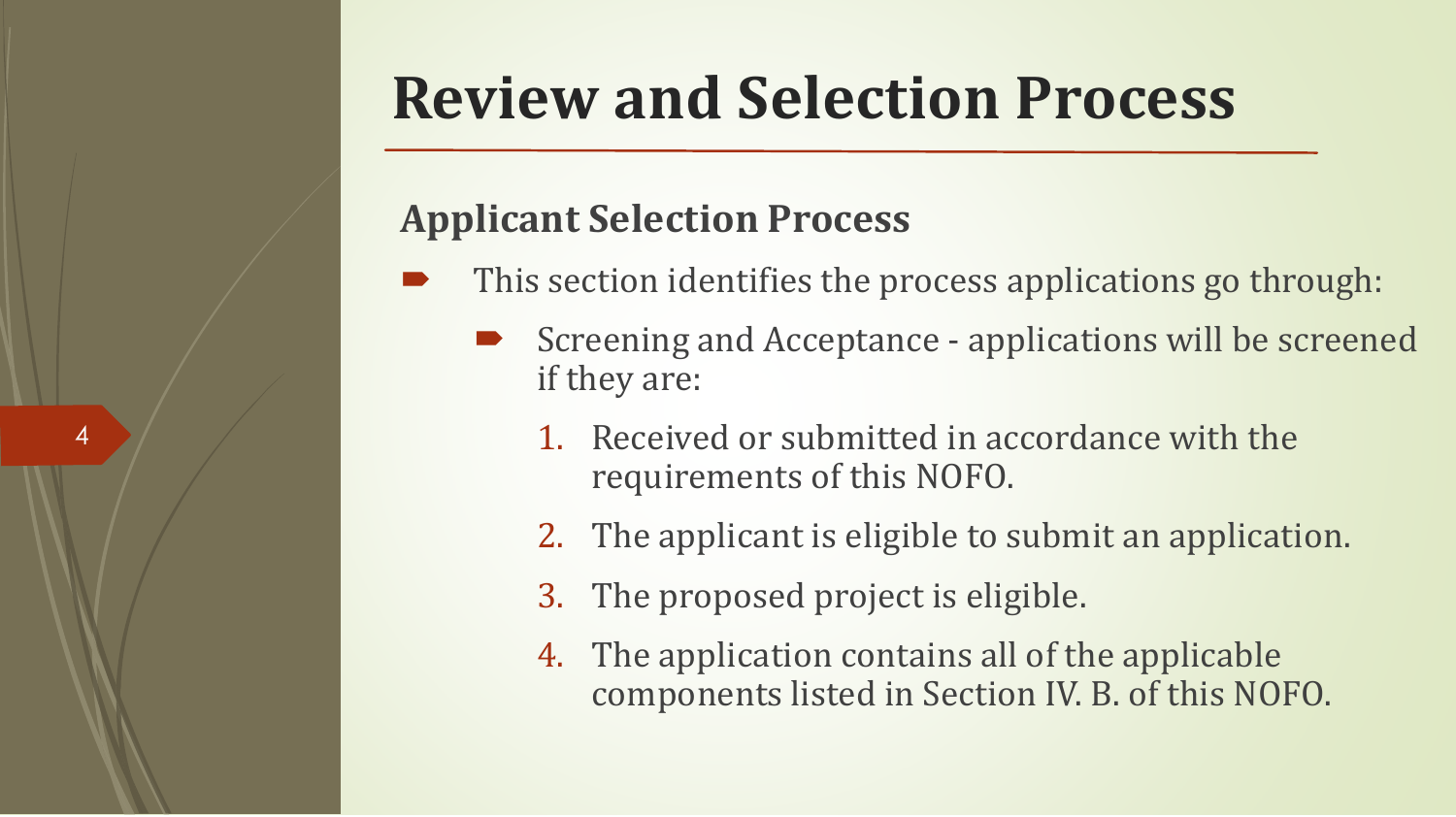- **Threshold Compliance (Section III.D. p. 11)**
- **Past Performance**  Rating Factor 1
- **Rating**  ONAP will review and rate each project that meets the acceptance criteria and threshold requirements

#### **Minimum Points**

- Minimum of 20 points in RF 1-Capacity of the Applicant
- Minimum 35 points in RF 3-Capacity to Administer the Program,
- Overall minimum total of at least 75 points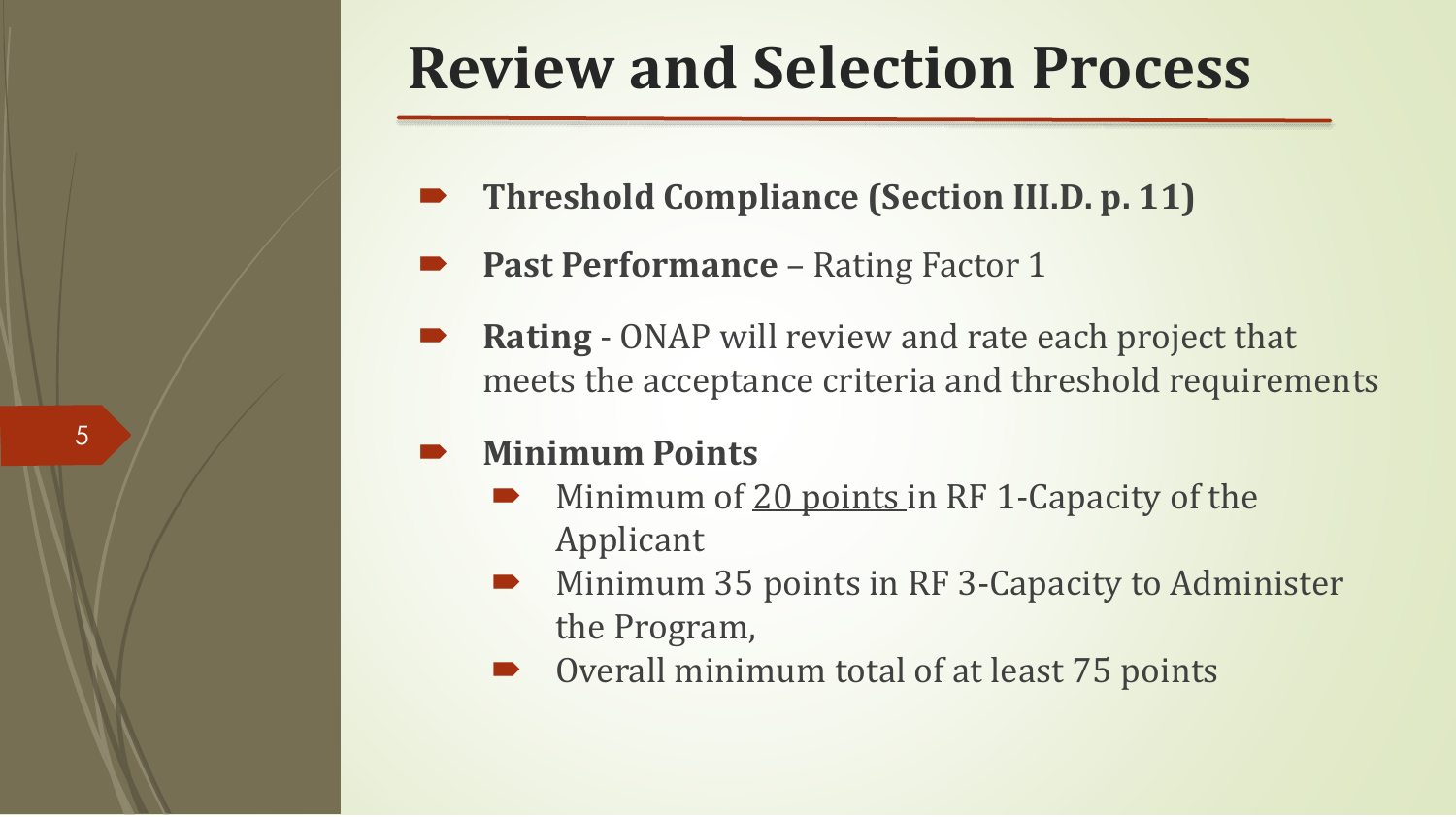### **Ranked Order**

- Eligible applications that meet minimum score requirements will be placed in ranked order.
- HUD will award funds in rank order based on score received on the application.
- HUD will consider applicants for funding within fundable range of 75 or more points in ranked order up.
- Amount requested or lesser amount if sufficient funds are not available.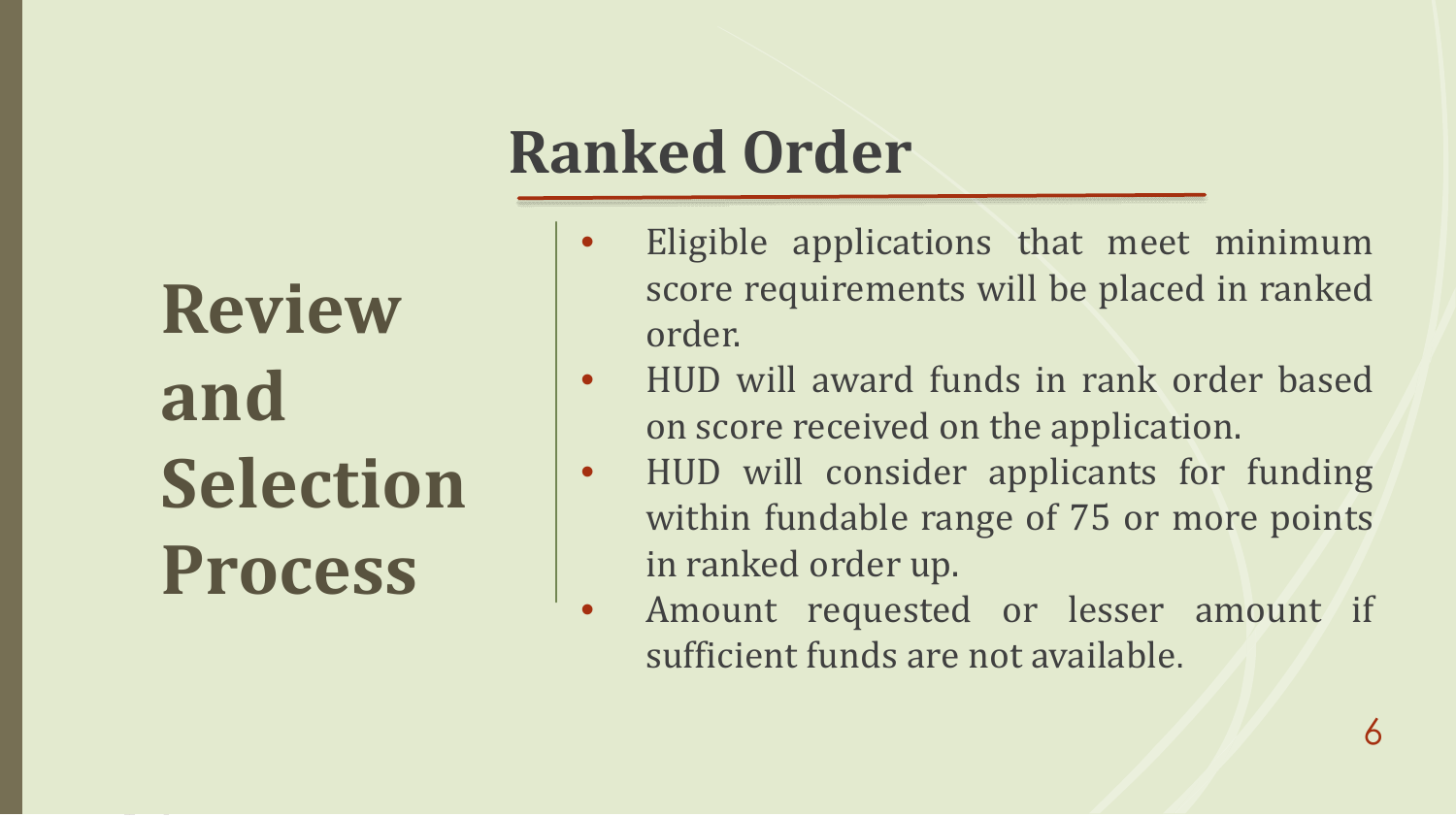### **Grant Award Adjustments**

- If not, enough funds are available to fully fund a project, then HUD may contact the applicant to determine whether revisions can be made to the program budget and workplan to reflect the actual award offer.
- If no agreement can be made on a revised budget and workplan, then the award will NOT be made.
- HUD may offer award, in rank order, to another applicant.
- 7 for funding if additional funds be available.• HUD may also select an additional applicant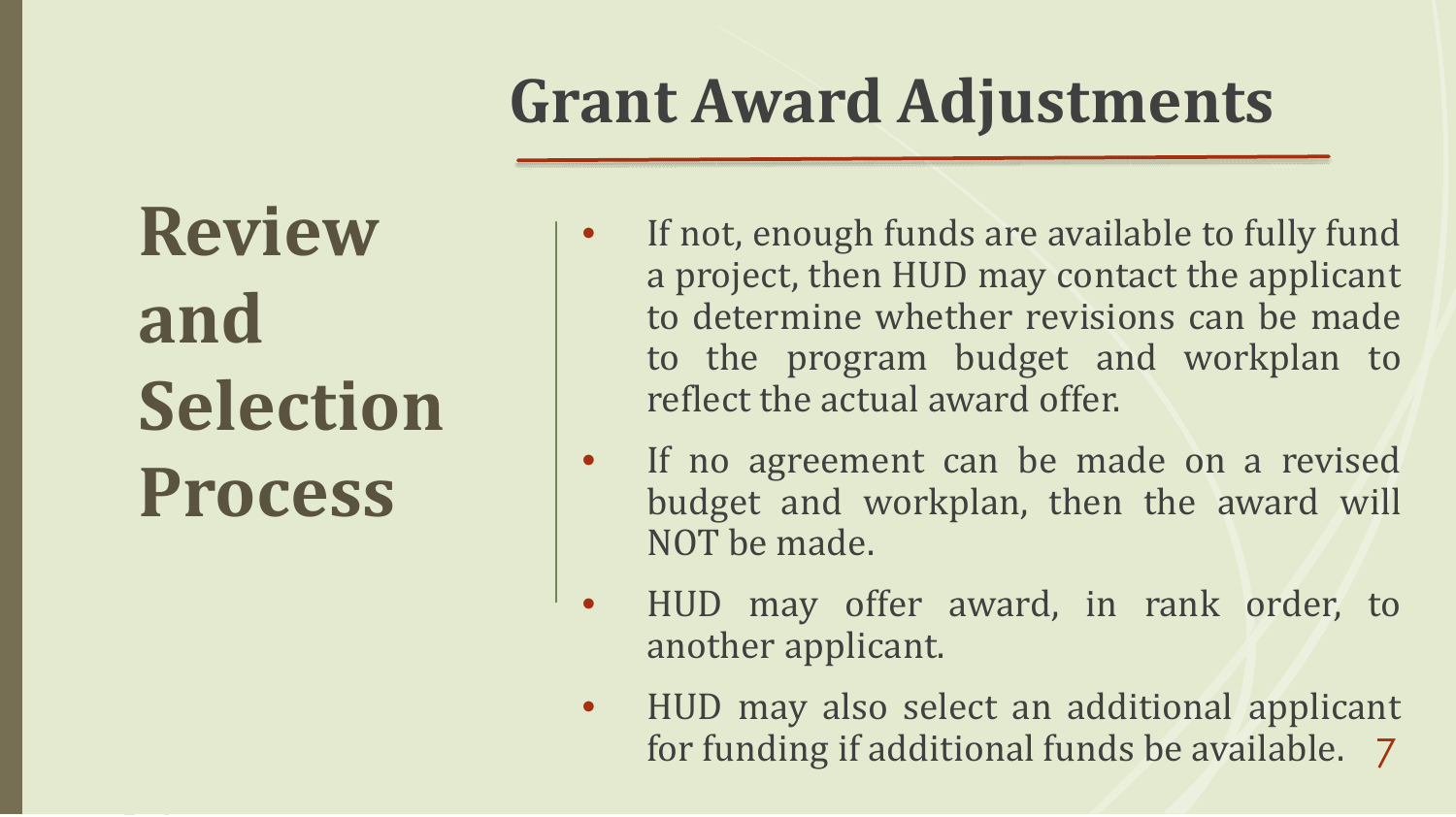### **Tiebreakers**

- **HUD will use the following factors to resolve the tie:**
	- 1. Applicants that can be fully funded over those that cannot be fully funded;
	- 2. Applicants that receive the most points according to Subfactor 3.2, Availability of Housing Stock;
	- 3. Applicants that propose to leverage other funding sources to increase its housing stock for the use of eligible Veterans; and
	- 8 4. Applicants that score the highest cumulative points for Rating Factor 1-Capacity of the Applicant and Rating Factor 2-Need.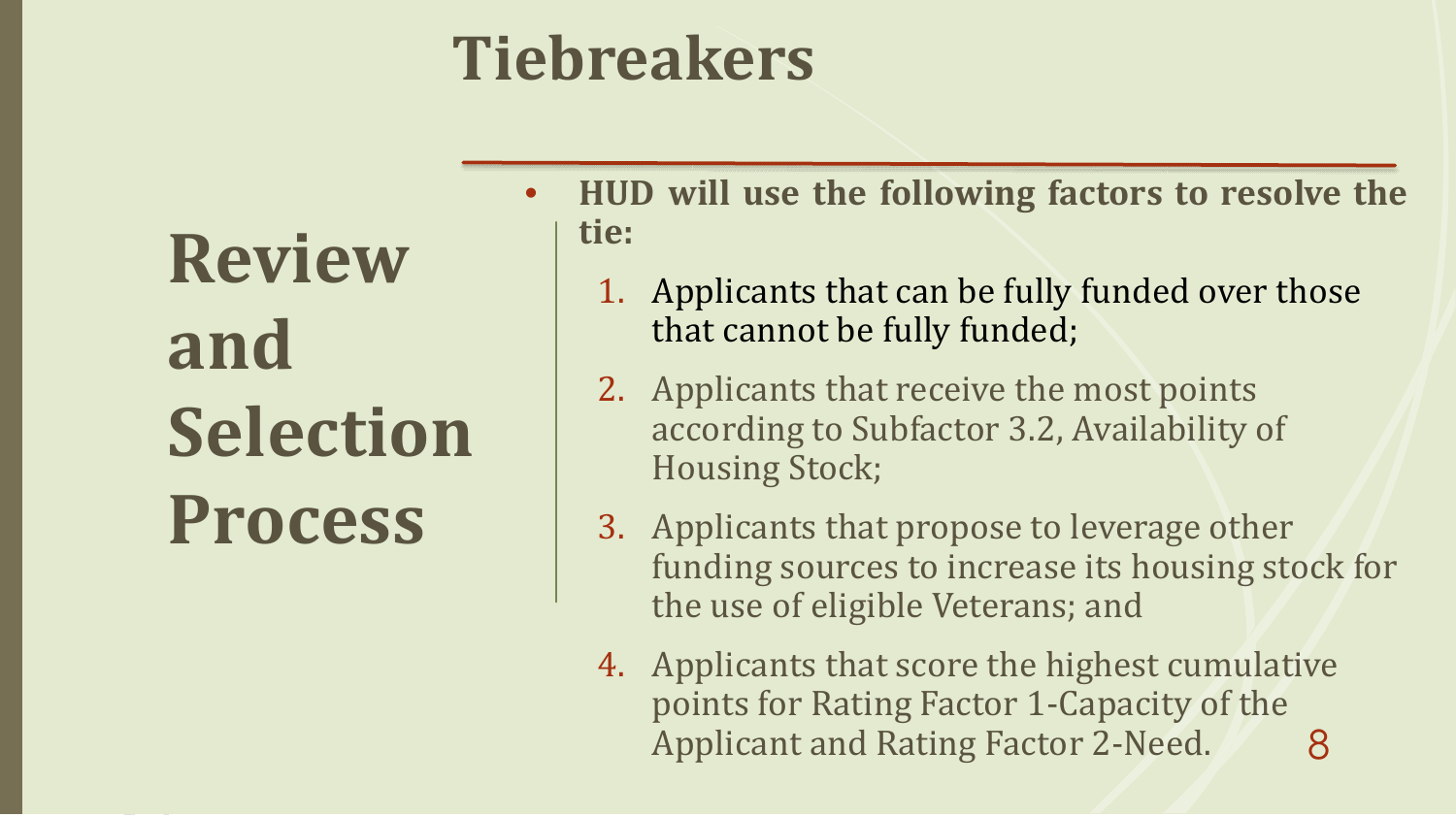#### **Additional Tribal HUD VASH Expansion Funds:**

- If additional funds become available, HUD may:
	- Award funding to additional applicants based on score from competition
	- Use additional funds to provide additional funding to an applicant awarded less than the original amount
	- Fund additional applicants eligible to receive award but for which no funds were available from FY 2017 appropriations; and
	- 9 • Award funding to applicants that meet funding error category in Section VI.A of this NOFO.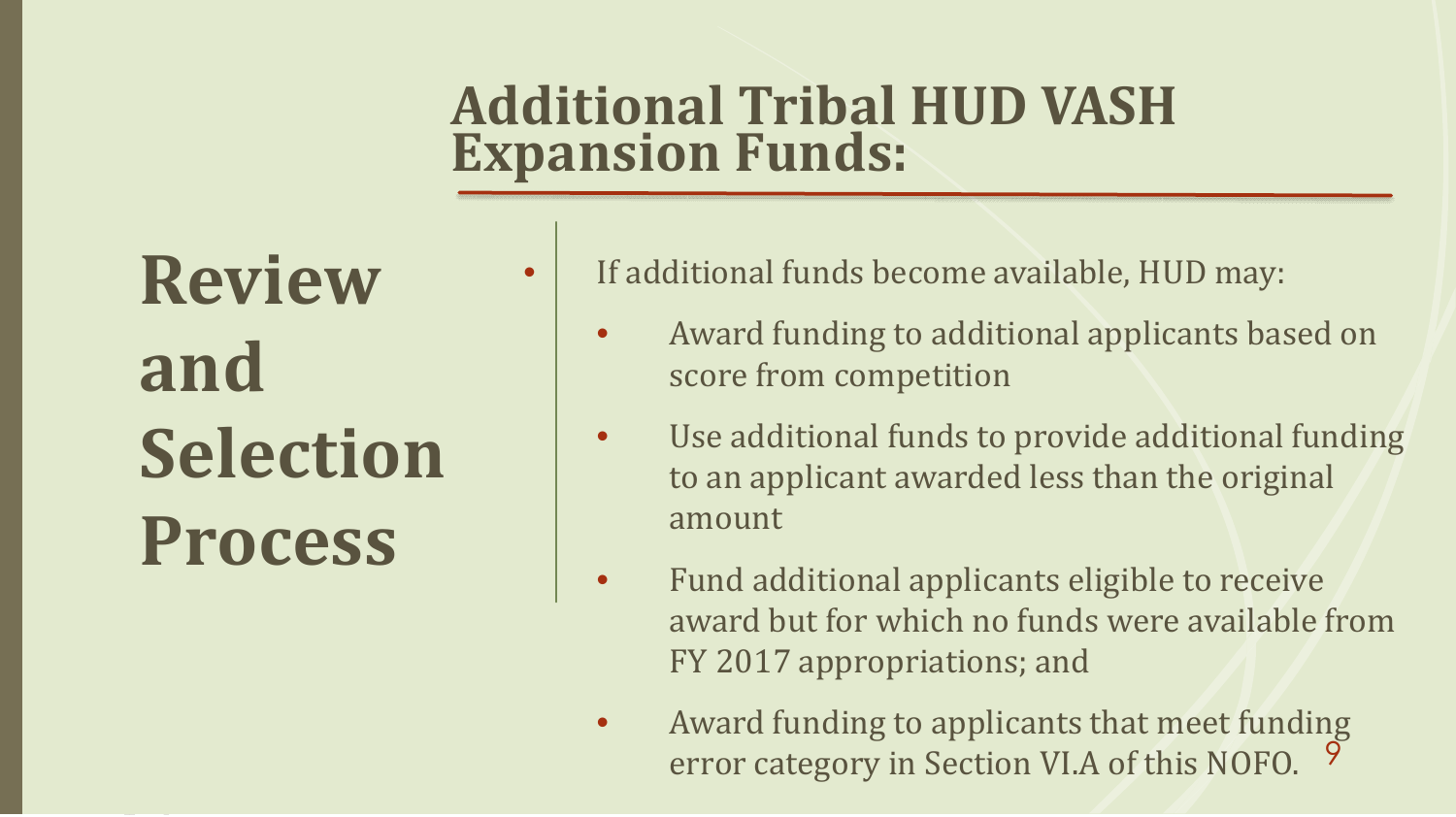#### **Curable Deficiencies and Pre-Award Requirements**

**Curable Deficiencies**- If there are curable deficiencies, the applicants must satisfactorily address deficiencies before HUD can make grant award.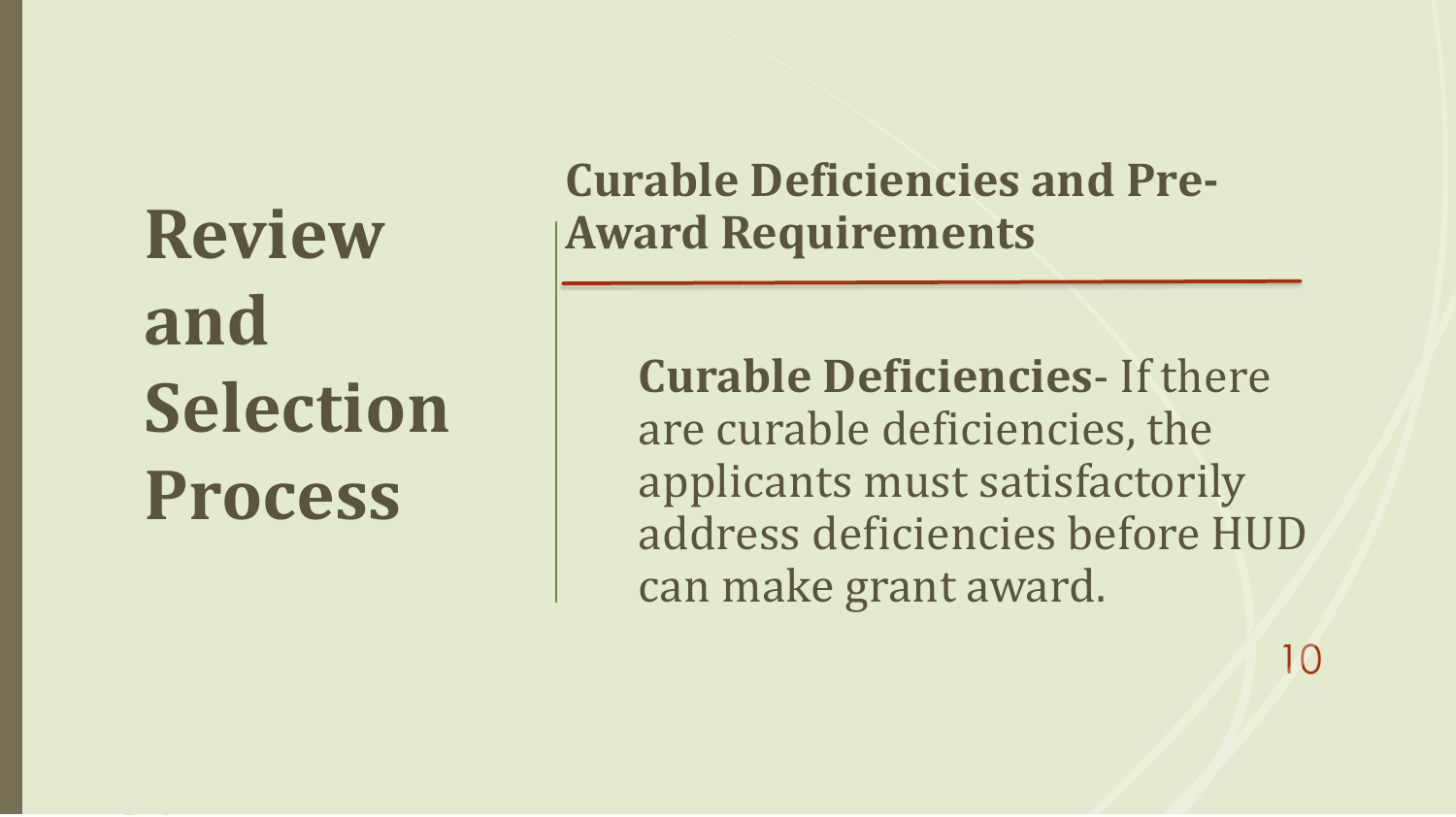### **Pre-Award Requirements**

Successful applicants may have to provide supporting documentation concerning management, maintenance, operation or financial of projects before grant agreement execution.

- Additional information regarding implementation of project.
- Information to verify commitment of resources to complete project.
- Notification to applicant by either facsimile (fax) or U.S. Postal Service., return receipt requested.
- 11 14 calendar days from receipt date of HUD notification for response.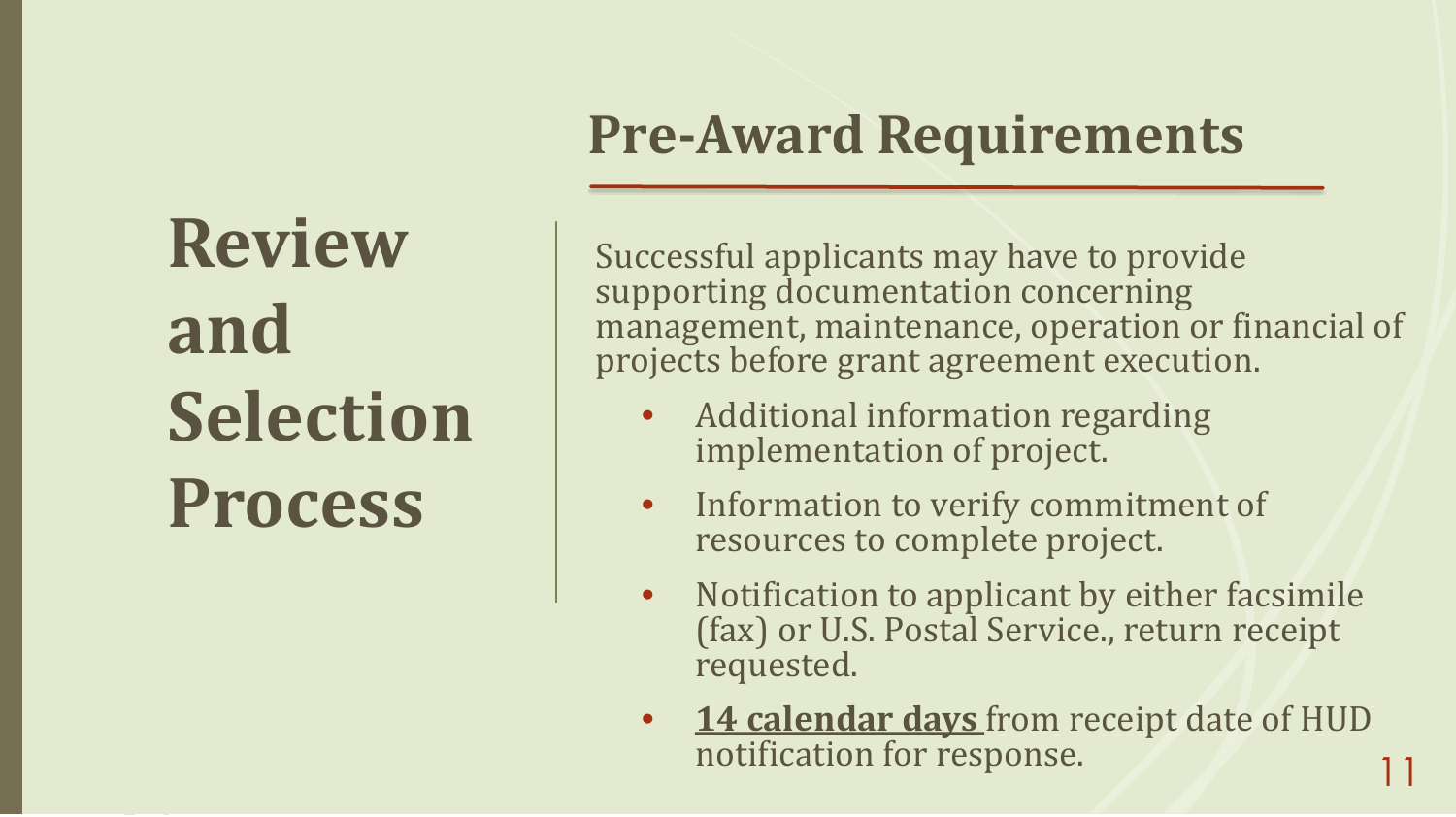### **Pre-Award Requirements (cont.)**

- No extensions provided.
- No response or insufficient response will result in a withdrawal of the grant offer.
- No substitute of new projects from original project proposed in application.
- Time period for calculating the response deadline begins on the day after receipt of the pre-award letter from ONAP.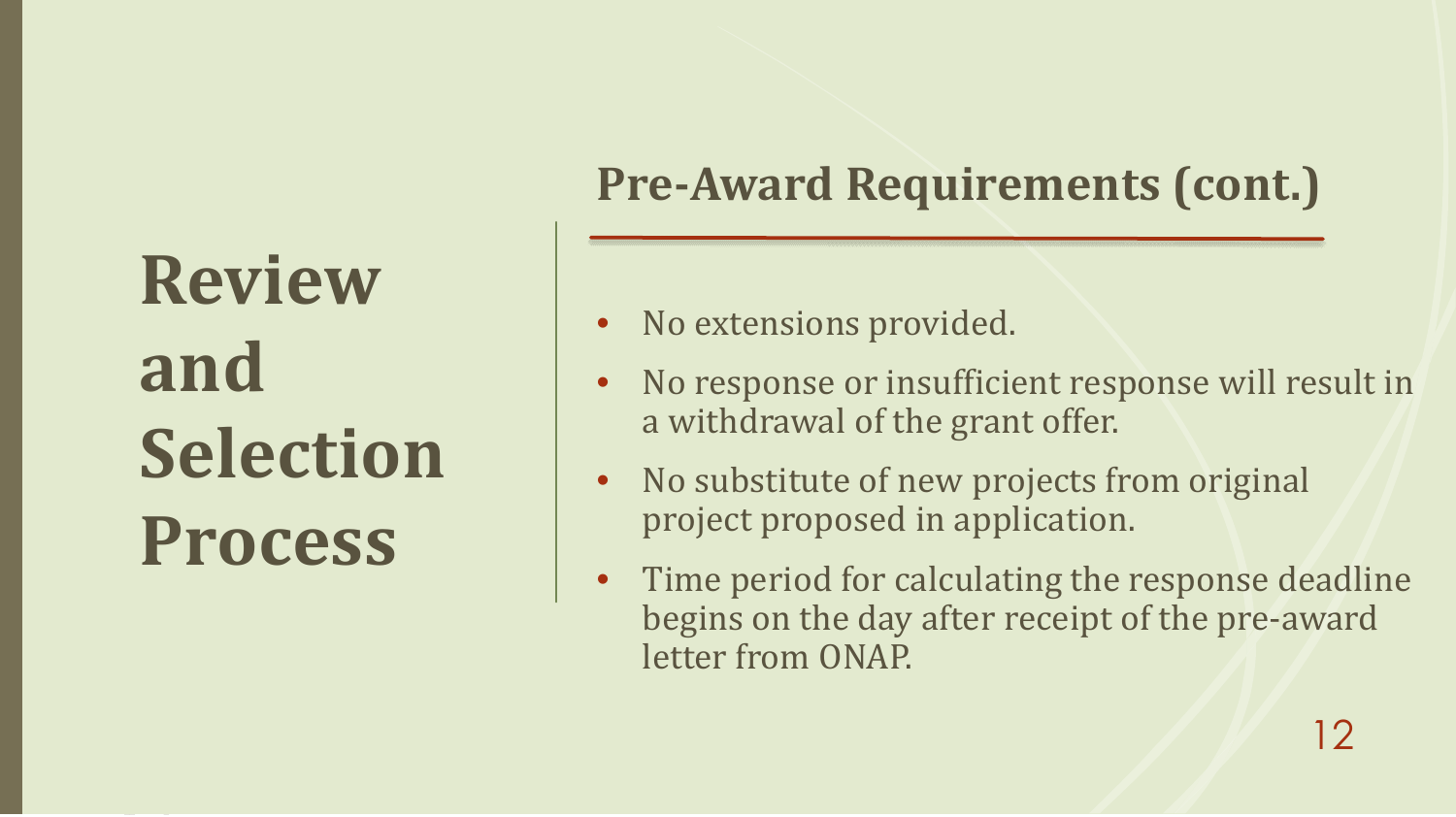#### **Agency Errors**

Judgements made with provisions of this NOFO and all program statutory and regulatory requirements are not subject to claim of error.

- No appeal process.
- Applicant may bring arithmetic errors in application scoring within 30 days of being informed of score.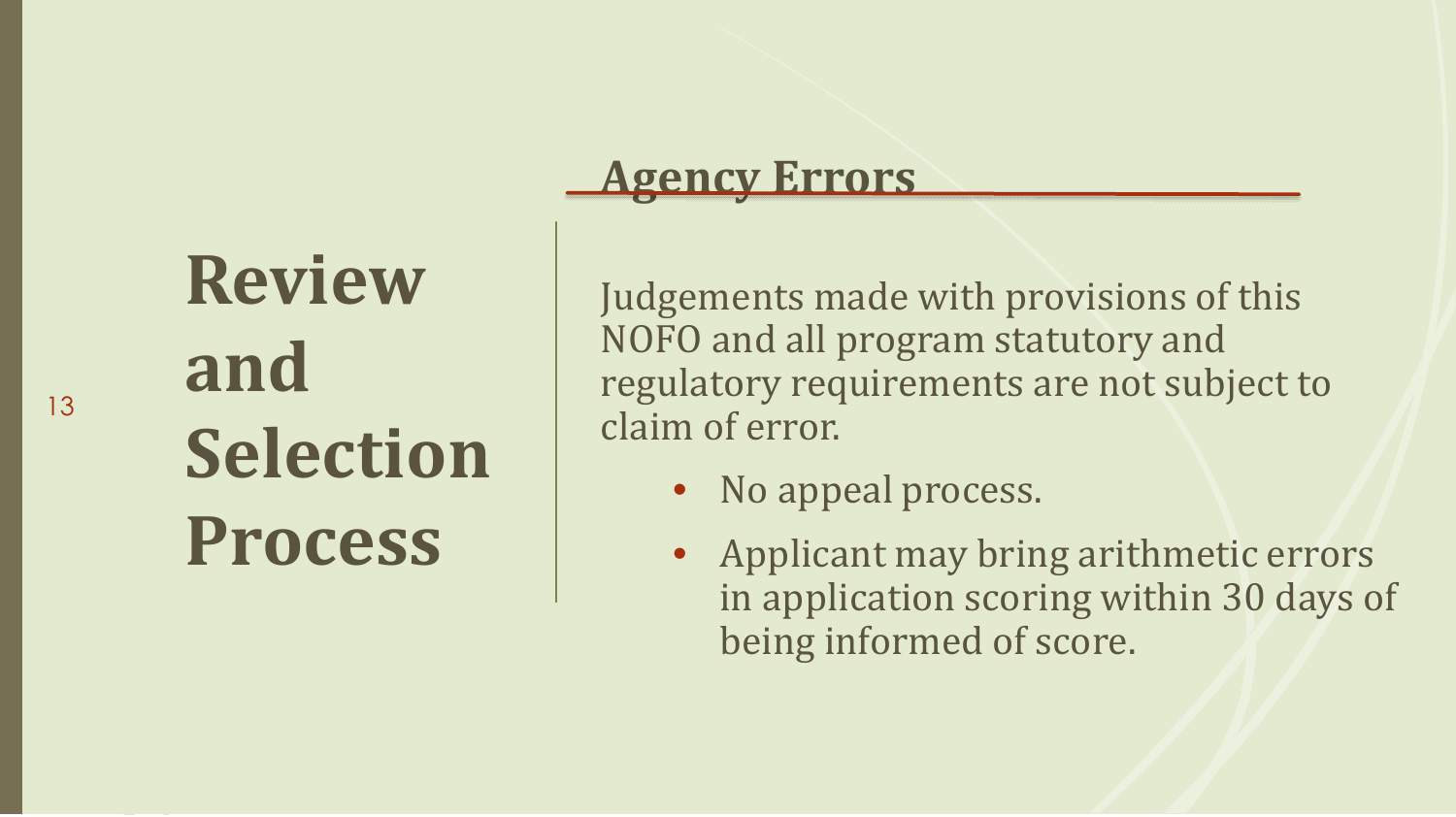# **Anticipated Award Dates**

14

*Approximately 4-6 months after the application due date*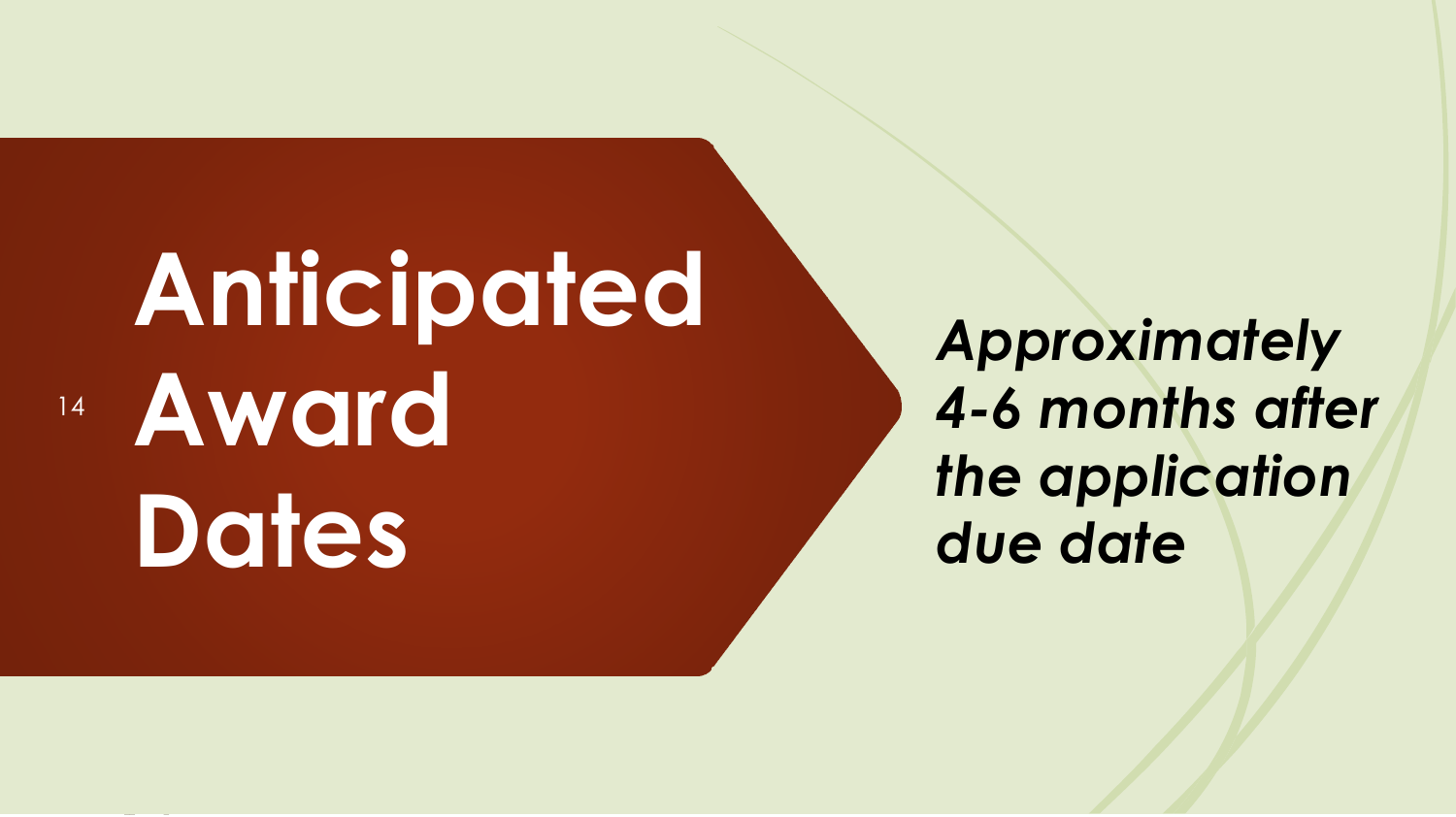15

### **Award Notices**

- **Administrative, National and Department Policy Requirements for HUD recipients**
- **Reporting** 
	- **Post-Award Reporting Requirements** 
		- **a) Quarterly Financial Reports (SF-425)**
		- **b) Annual Performance Report (APR)**
- **Debriefings**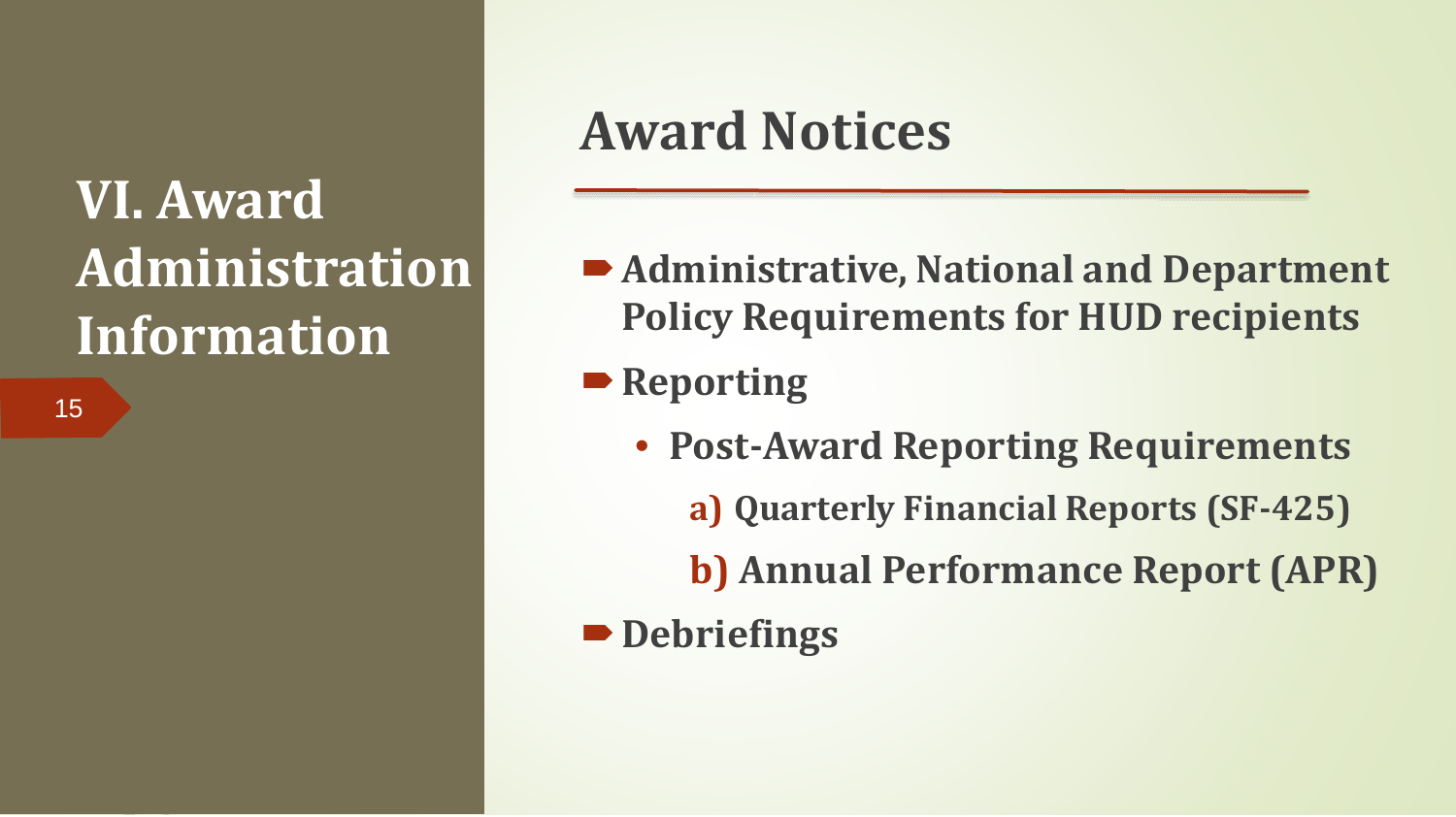16

### **Award Notices**

- HUD will notify successful applicants of their selection for funding.
- HUD will notify applicants whose applications were received by the deadline date but not chosen for award.
- Notifications sent by email to person listed as Authorized Official Representative (AOR) in Item 21 of the SF-424.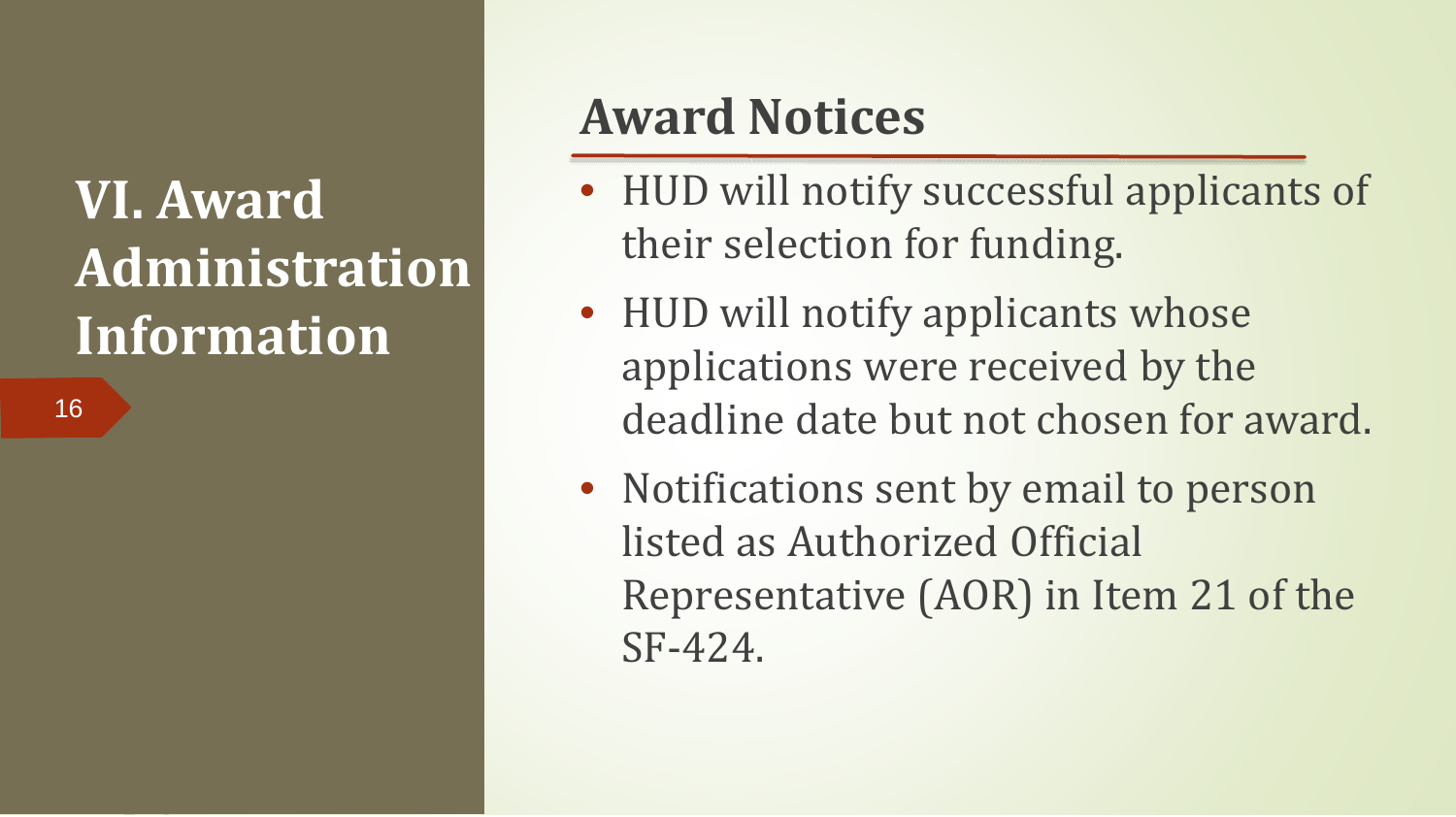17

#### **Award Notices (Continued)**

#### **Negotiation**:

- After selection, HUD will negotiate specific terms funding agreement and budget of selected applicants.
- If HUD and selected applicant do not successfully conclude negotiations in timely manner or applicant fails to provide information, no award will be made.
- HUD may select another eligible applicant an may impose special conditions on award according to 2 CFR 200.207.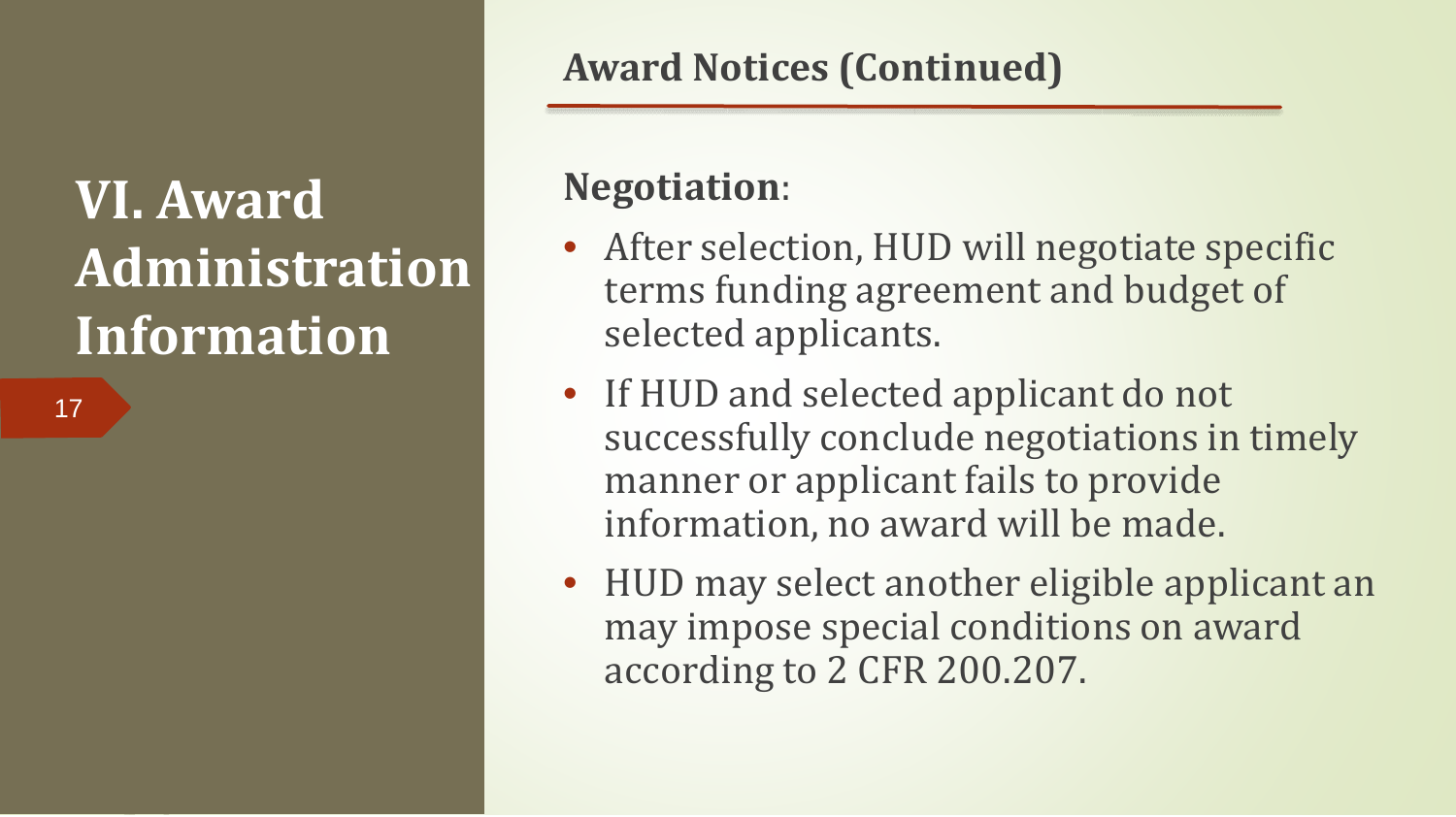18

### **Award Notices (Continued)**

#### **Adjustments to Funding**:

- HUD reserves right to fund applications less than amount requested.
- HUD will fund no portion of application that,
	- Is not eligible for funding
	- Does not meet requirements
	- Duplicates other funded programs or activities from prior year awards or other selected applicants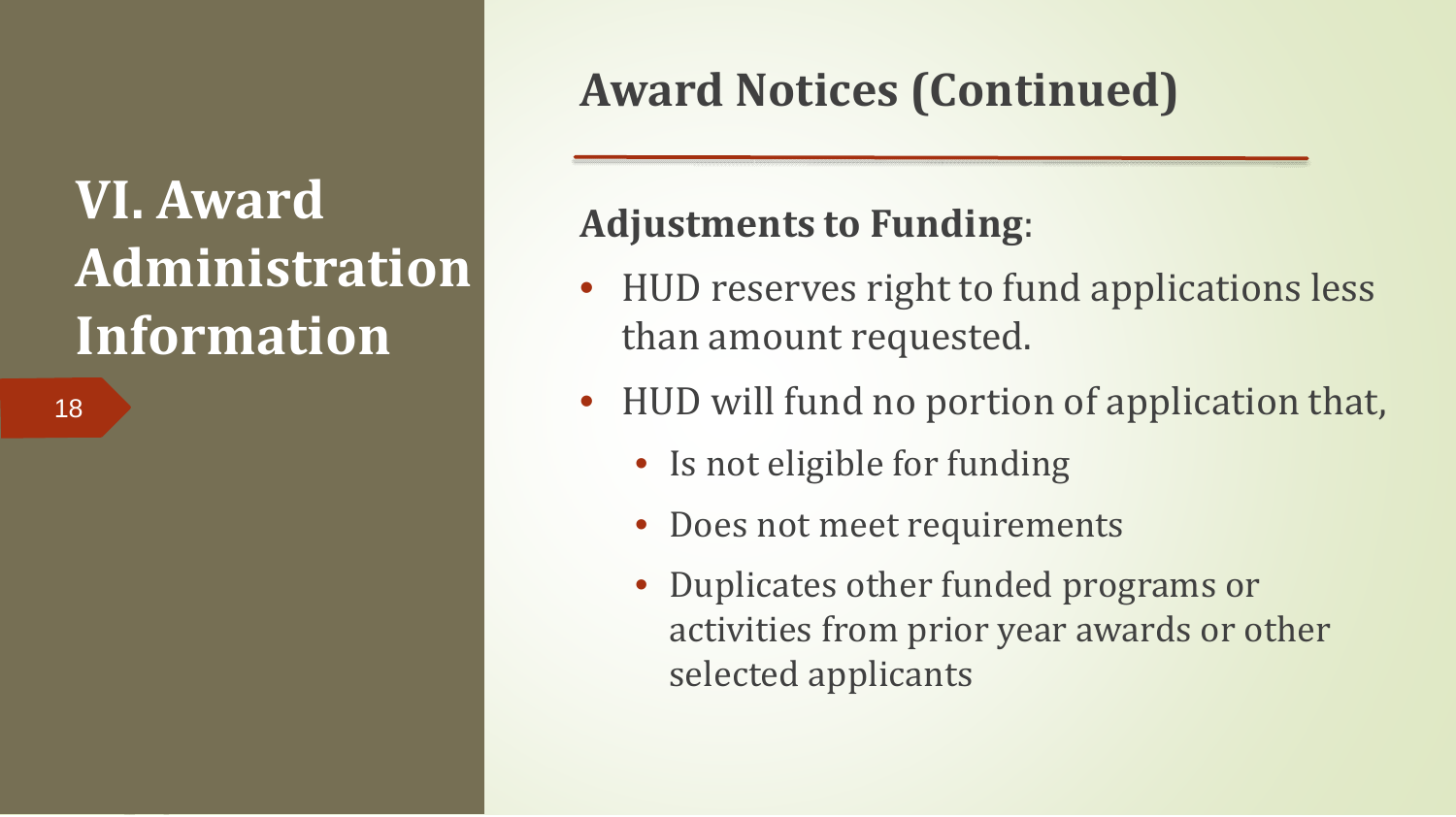19

### **Award Notices (Continued)**

#### **Adjustments to Funding (cont.)**:

- HUD may fully or partially fund another eligible, fundable application, if funds are available after funding the highest-ranking application.
- If funds remain, funds may be made available within the current FY for other program competitions.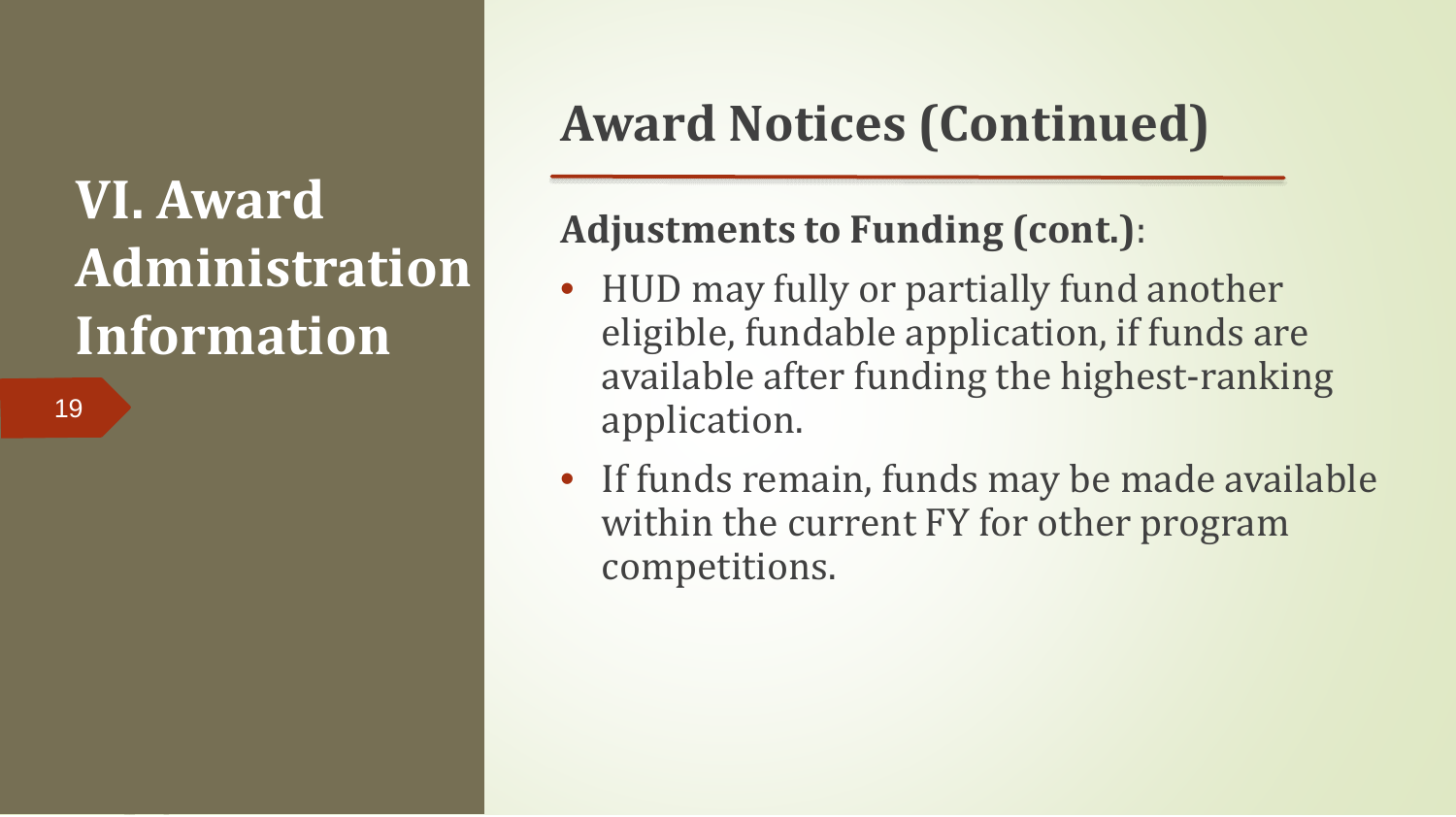20

#### **Award Notices (Continued)**

#### **Funding Errors:**

- If HUD commits error that when corrected would cause selection of an applicant for funding, HUD will select that applicant based on availability of funds.
- The HUD Reform Act prohibits HUD from notifying applicants of grant awards before the announcement of all successful award recipients.

\***Reminder**: There is no appeal process. However, an applicant may bring arithmetic errors in application scoring to the attention of HUD within 30 days of being informed of its score.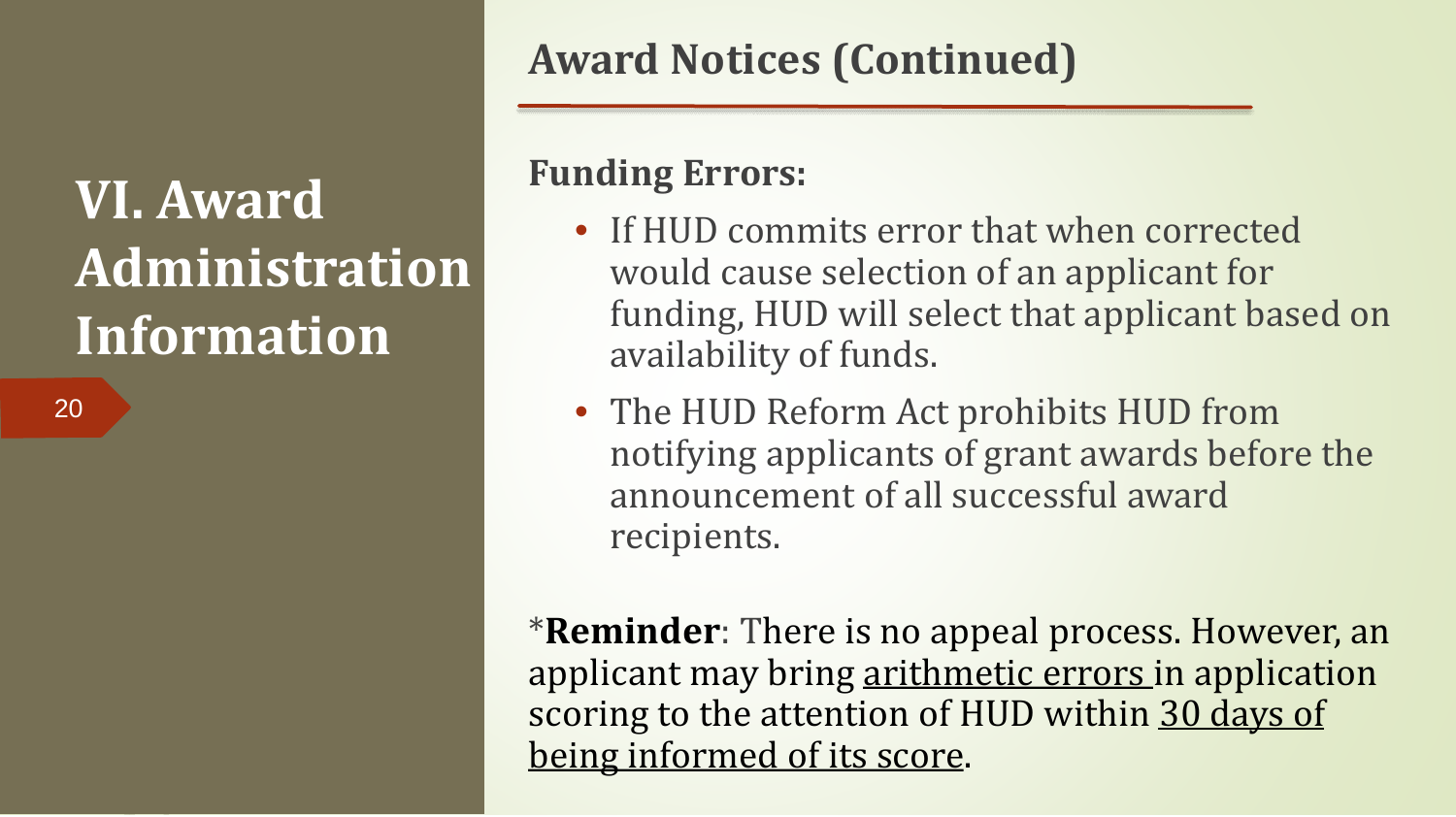21

### **Award Notices (Continued)**

- ONAP will send applicant an award letter and grant agreement to sign and return.
- Applicant must establish an account in LOCCS to draw down funds to complete project/activities.
- Grantees will be encouraged to participate in an award Implementation training conducted by ONAP.
- Environmental review: All required notifications, and approval of the Request for Release of Funds and Certification when applicable under 24 CFR part 58 or HUD's approval of the project or activity under 24 CFR part 50, must be completed before a recipient may commit HUD or non-HUD funds.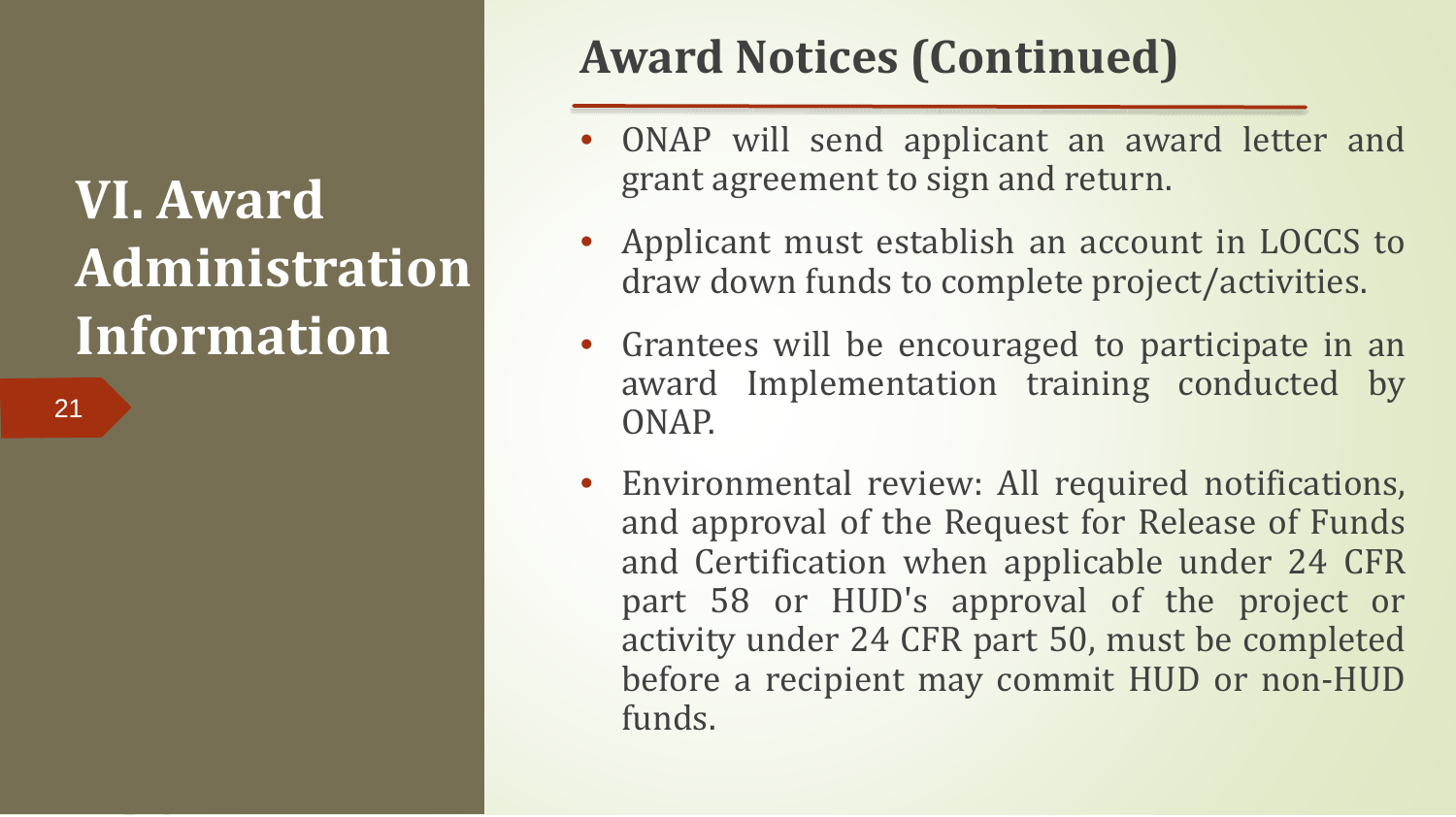22

**Administrative, National and Departments for HUD recipients**

The NOFO lists the applicable Administrative, National and Department Policy Requirements and Terms for HUD Financial Assistance Awards. These are also available at HUD's Funding Opportunity page:

[https://www.hud.gov/program\\_offices/spm/gmomgmt/](https://www.hud.gov/program_offices/spm/gmomgmt/grantsinfo/fundingopps) grantsinfo/fundingopps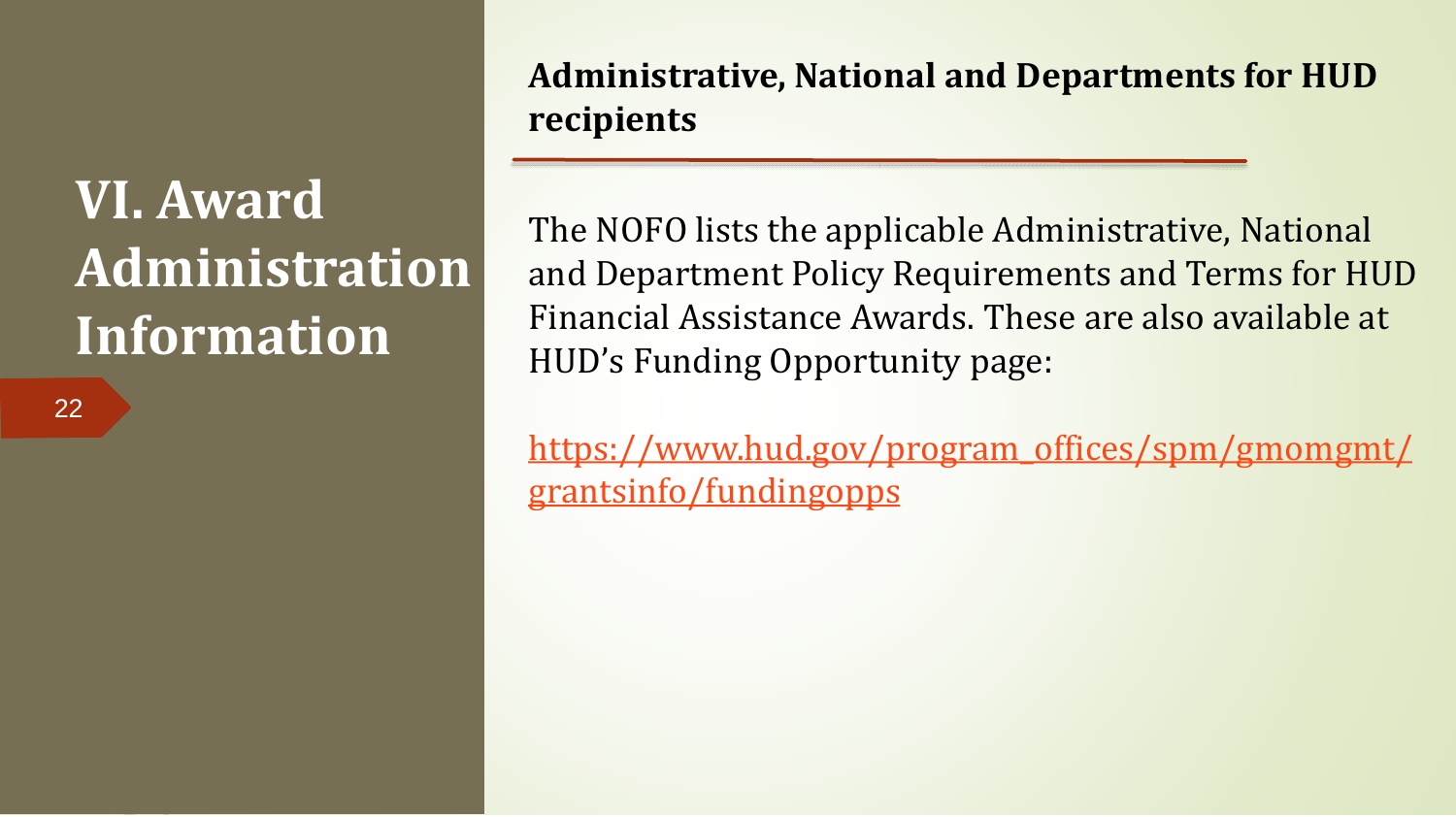23

**Administrative, National and Departments for HUD recipients (Continued)**

#### **Tribal HUD-VASH Rental Assistance Conversions To convert an applicant must:**

- $\triangleright$  submit any required information specified in this NOFO and HUD based on the type of rental assistance proposed.
- $\triangleright$  HUD will re-rate and re-rank the application with the updated information.
- $\triangleright$  If the application is still fundable, HUD will notify the applicant indicating its approval of the rental assistance conversion.
- $\triangleright$  If the application is no longer fundable, HUD will rescind the grant and recapture grant funds.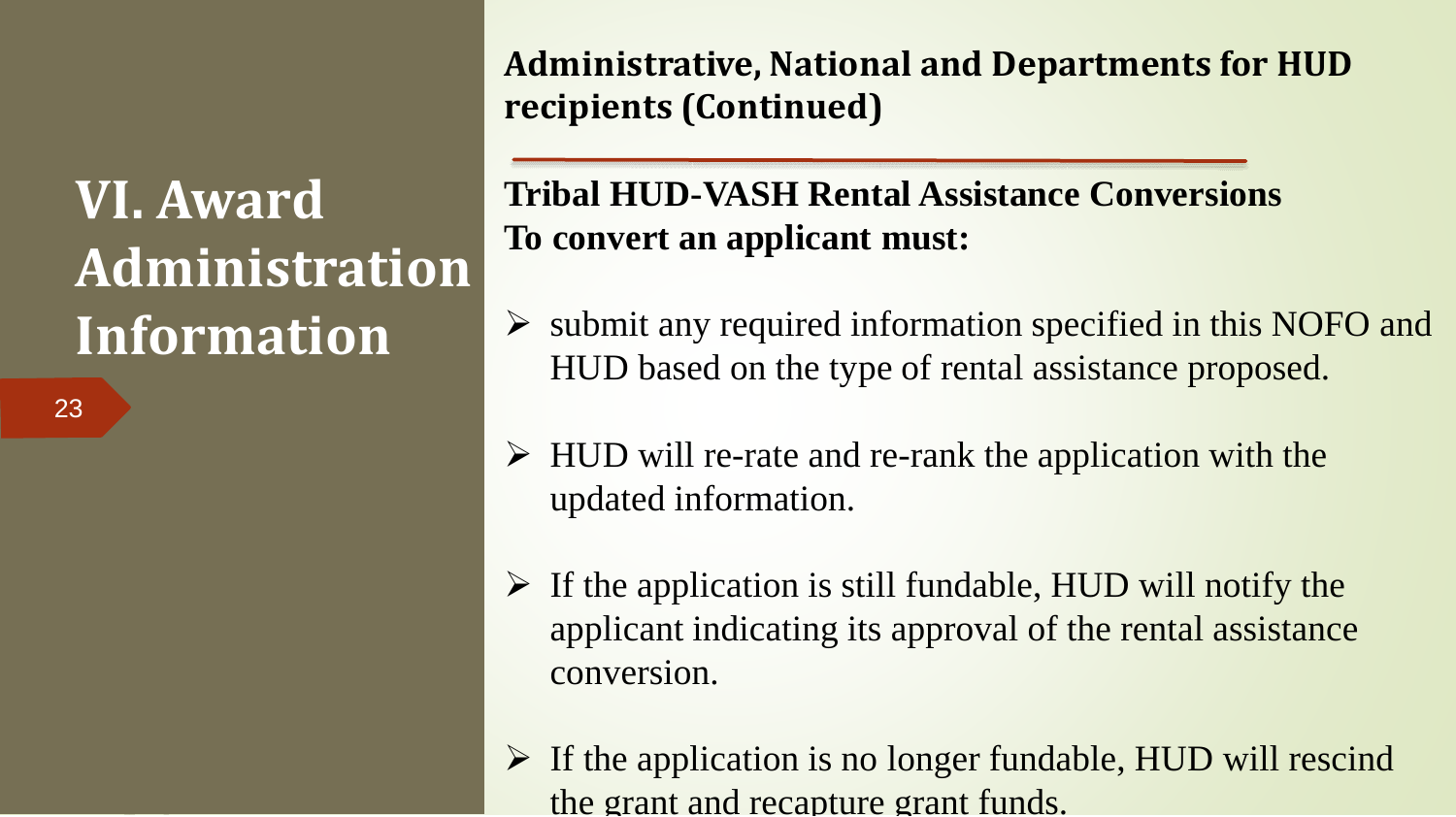24

**Administrative, National and Departments for HUD recipients (Continued)**

#### **Monthly Drawdowns**

 Grantees must drawdown Tribal HUD-VASH funds from LOCCS on a monthly basis to cover rental assistance payments and eligible administrative expenses.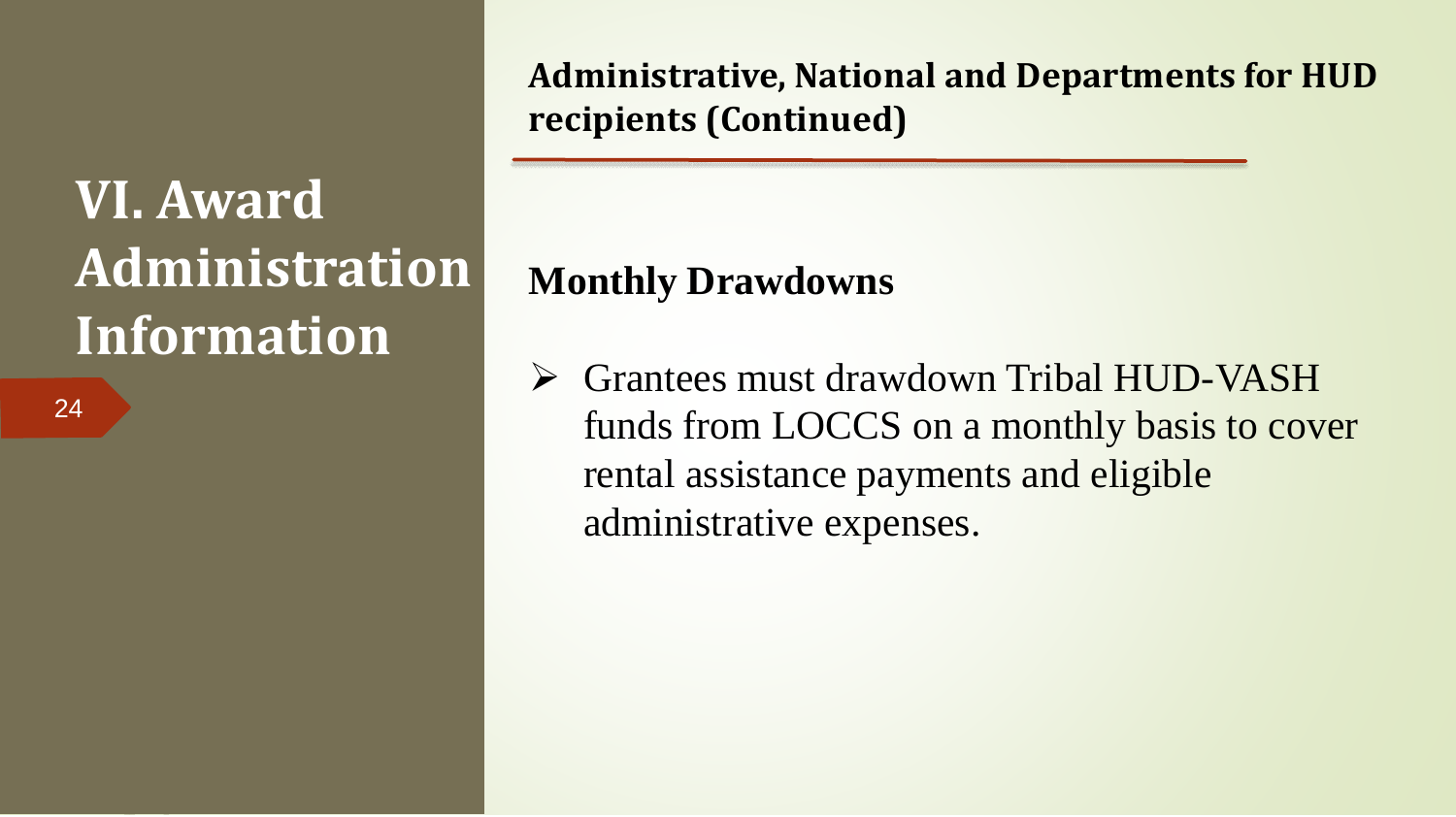25

#### **Tribal HUD VASH Expansion Program-Post Award Reporting Requirements**.

#### **Quarterly Federal Financial Reports (SF-425s)**

- 1. Submit to Area ONAP within 30 days after end of each quarter.
- 2. Submit final SF-425 within 90 days after end of period of performance identified on grant agreement.
- 3. Administrative fees and explanation for administrative fee usage must be recorded in the remarks section of the SF-425.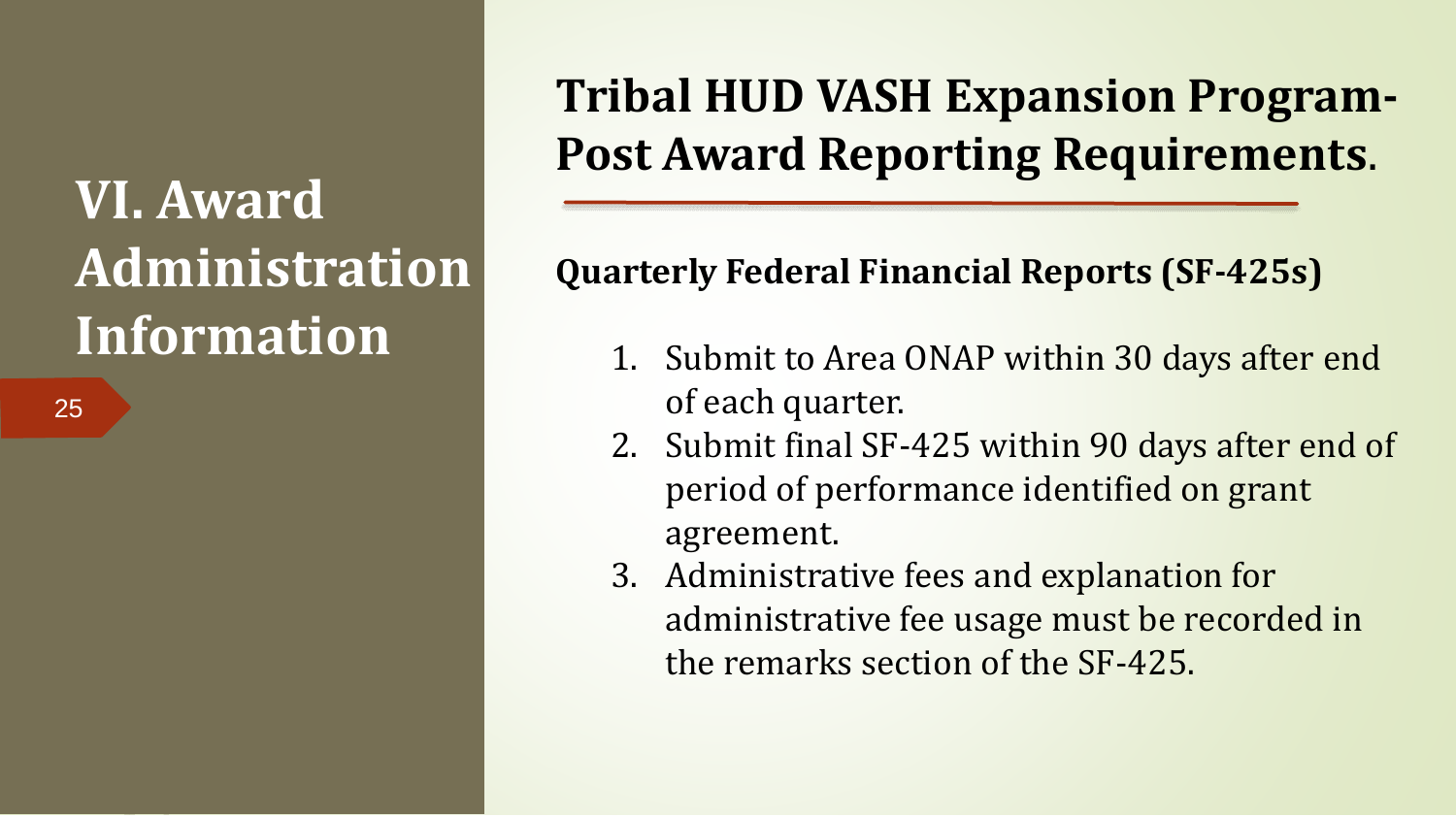26

**Tribal HUD VASH Expansion Program-Post Award Reporting Requirements**.

**Leveraging Resources**

Leveraging should be reported in sections 10. j and k of the SF425.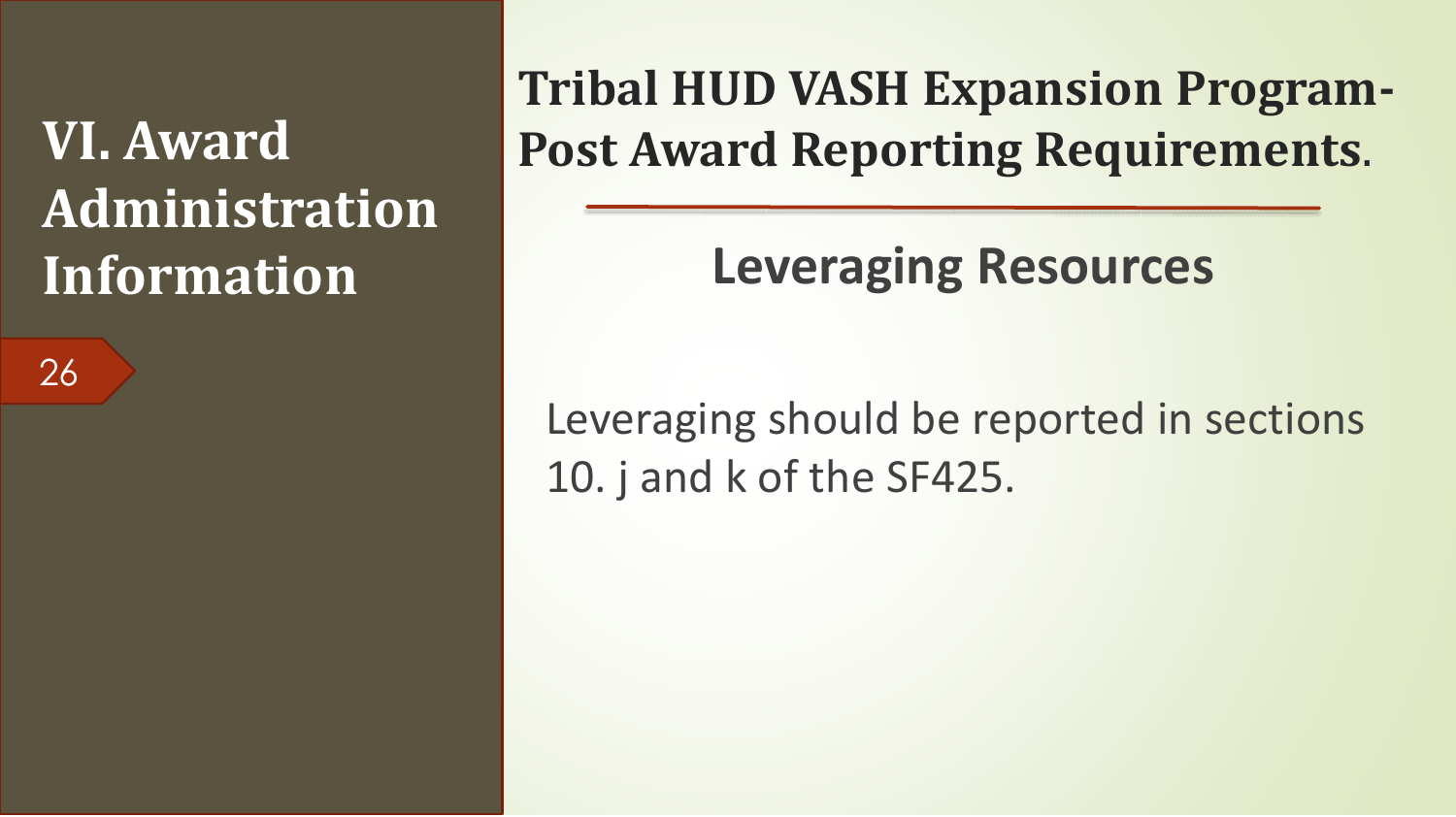27

**Tribal HUD VASH Expansion Program-Post Award Reporting Requirements**.

#### **Annual Performance Reports (APRs) (HUD-52737)**

- Submit to HUD within 90 days after end of the program year
- Submit to HUD within 90 days after end of period of performance identified on grant agreement.
- Pertain only to Tribal HUD VASH grant activities.
- Submit separate from traditional IHBG Formula reports.
- Existing grantees must report Tribal HUD-VASH activities under the original award and funds received under this NOFO separately in its IHP/APR.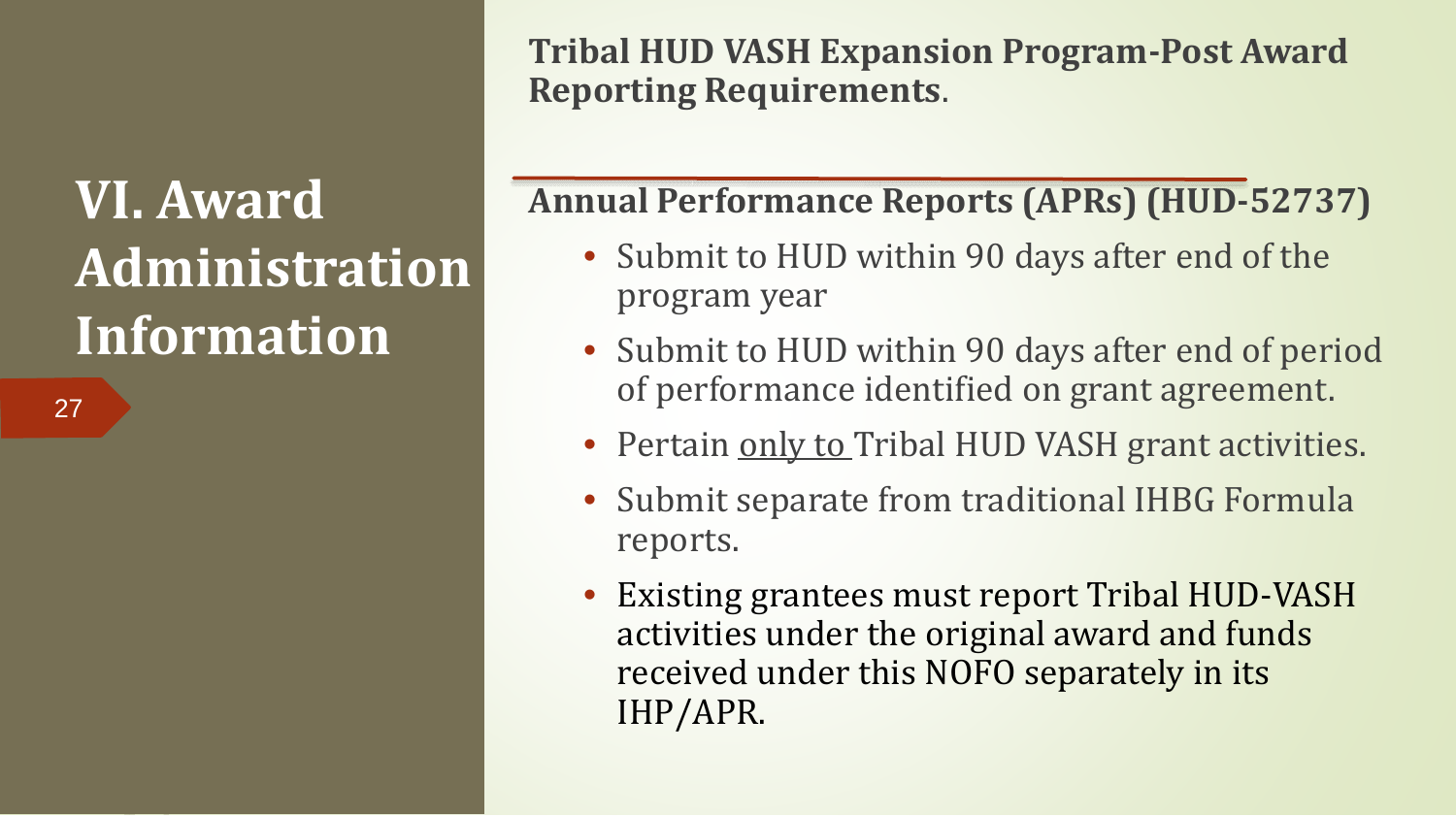28

#### **Reporting**

Yearly narrative submitted with APR must address the following;

- 1. Progress made on completing project
- 2. If applicable, minor modifications to grantee's workplan Implementation schedule and budget to meet project goals, which must be in accordance with this NOFO and subject to HUD approval
- 3. If applicable, a discussion of the barriers faced towards program implementation and explanation how the grantee will overcome those barriers to meet program objectives
- 4. Update of how the project is addressing the needs of the grantee's eligible Veterans.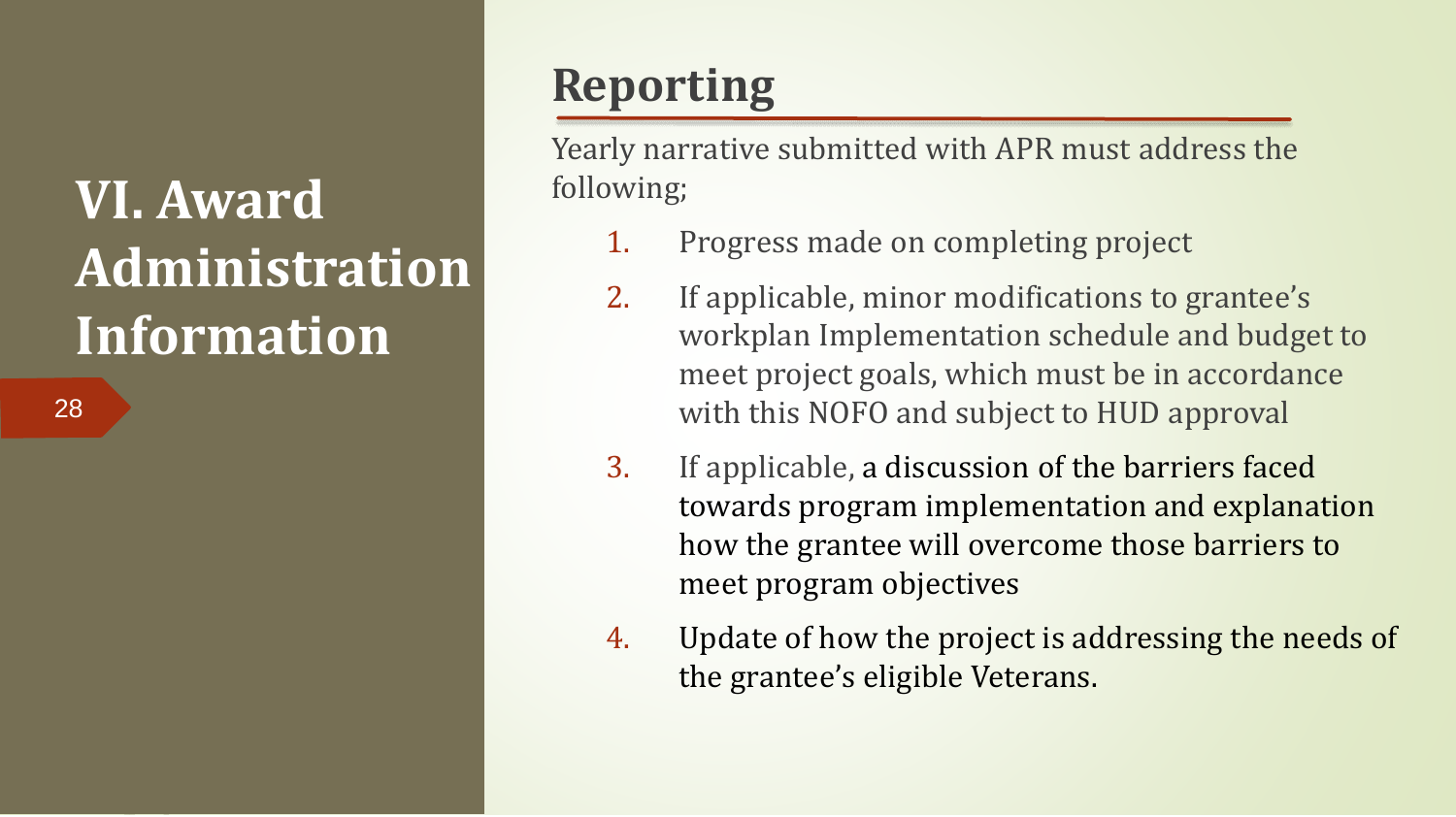29

#### **Reporting**

Yearly narrative submitted with APR must address the following (cont.)

- 6. Progress of efforts to implement the project in coordination with the VA, community members, tribal departments, Continuums of Care, Veterans groups, nonprofits, homelessness providers, or other agencies/organizations;
- 7. Outputs and measurable outcomes achieved to date
- 8. A report of obligations and expenditures in comparison with remaining funding LOCCS balances
- 9. If applicable, a status of leveraging resources committed to the project
- 10. Explanation and an accounting of how the grantee has used administrative fees to implement the goals of the Tribal HUD-VASH Program. The grantee must also discuss whether any residual administrative fee amounts have been used to provide additional rental assistance to eligible Veterans and their families.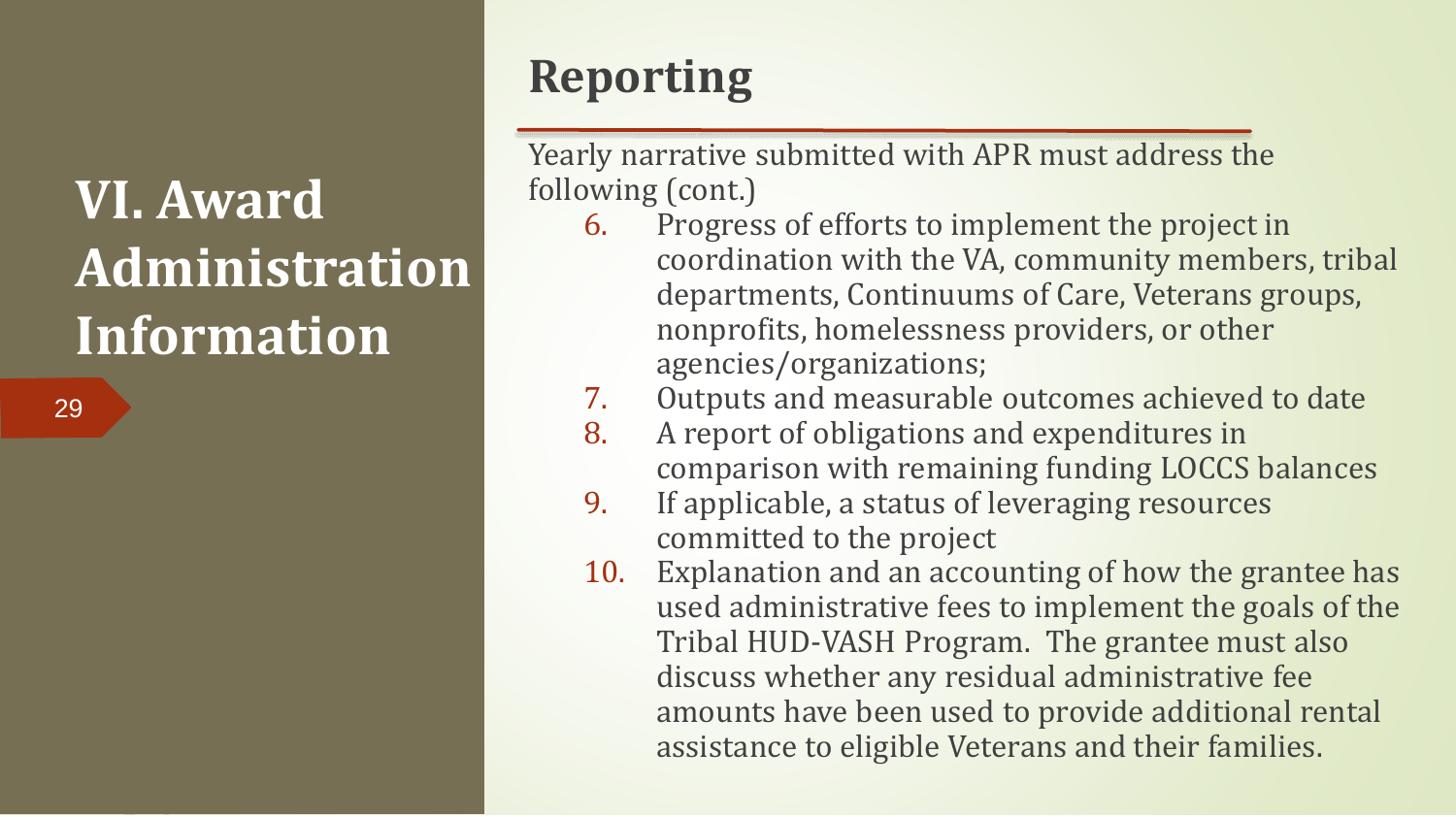30

#### **Tribal HUD VASH Expansion Progress & Performance**

- Significant Progress: Failing to make significant progress by September 30, 2022, as evidenced by failing to meet planned activities described in the workplan and Implementation Schedule, may constitute poor performance or substantial noncompliance.
- Recaptured Grant Funds: If, after announcement of awards made under the current NOFO, additional funds become available through the recapture of funds, HUD may use the funds to provide additional funding to an applicant awarded less than the requested amount of funds to make the full award, and/or to fund applicants that were eligible to receive an award but for which there were no funds available.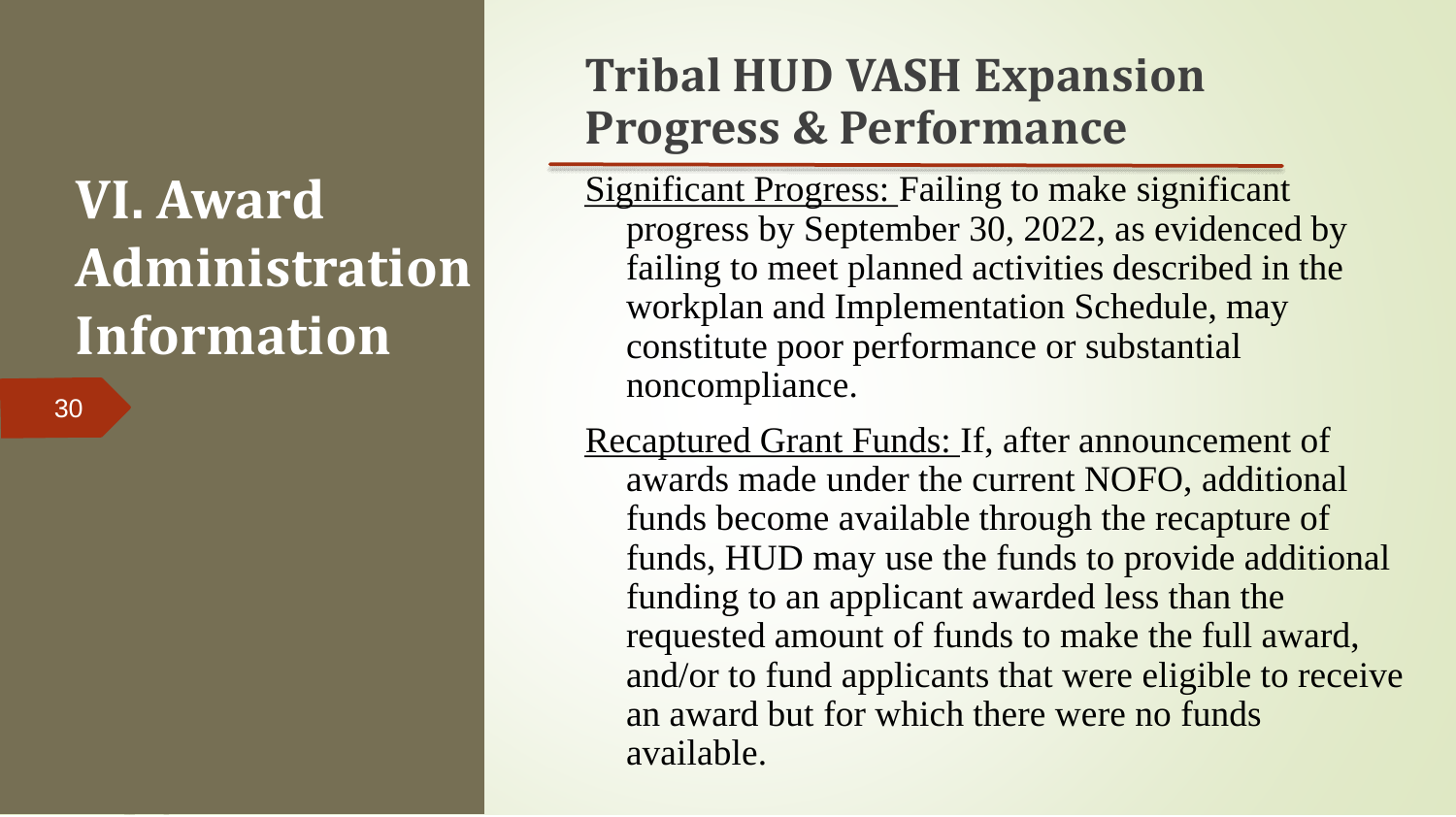31

#### **Debriefing**

- Period of at least 120 days
- Beginning 30 days after public announcement of awards
- HUD will provide debriefing upon request from applicant
- Request for debriefing must be made in writing or by email
- Authorized Official whose signature appear on SF-424 or by his or her successor
- Submitted to Point of Contact (POC)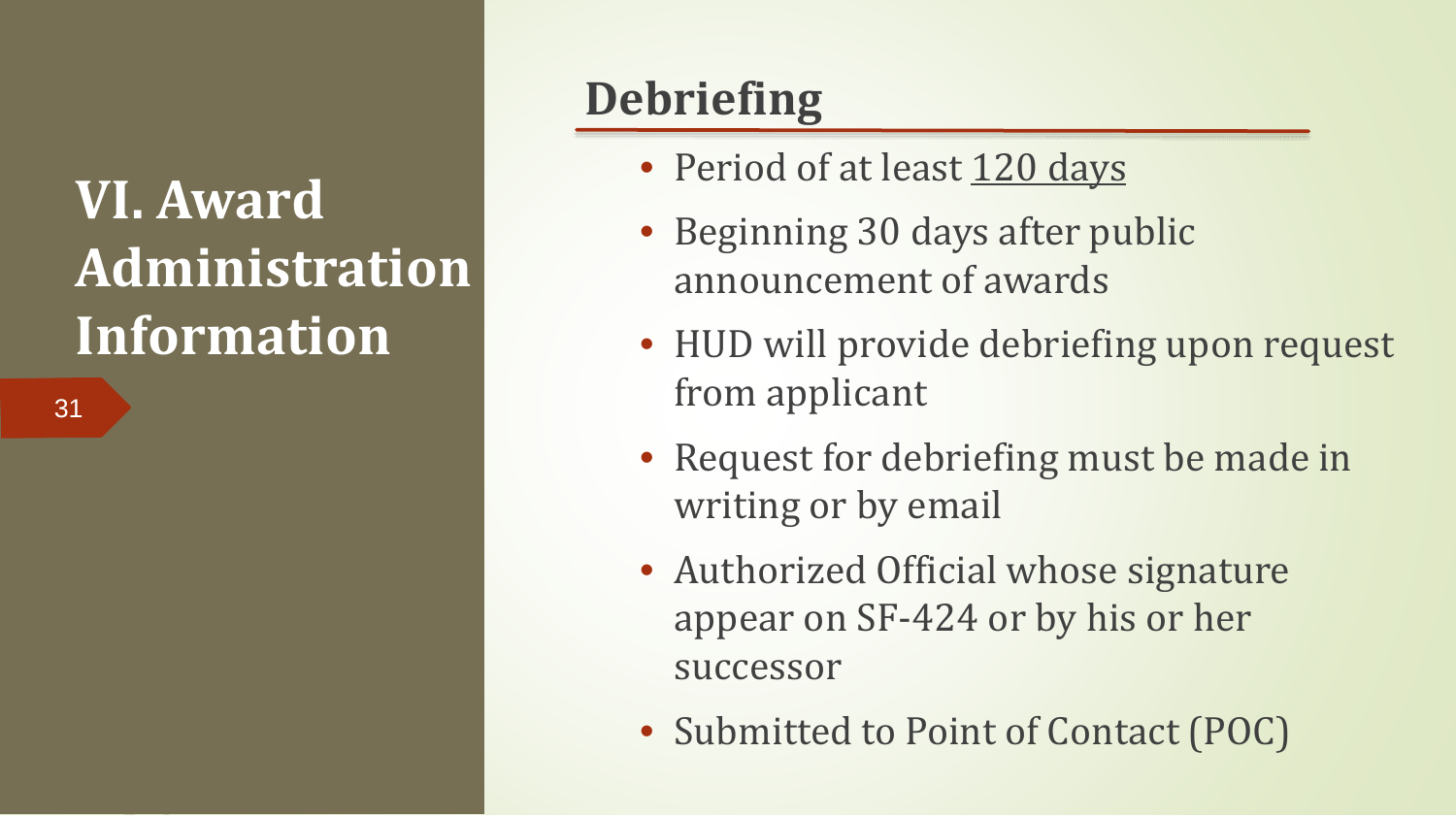32

### **Debriefing**

Information provided may include;

- Final score received after rating factor review
- Final evaluator comments from each rating factor
- Final assessment of application based on funding approved or denied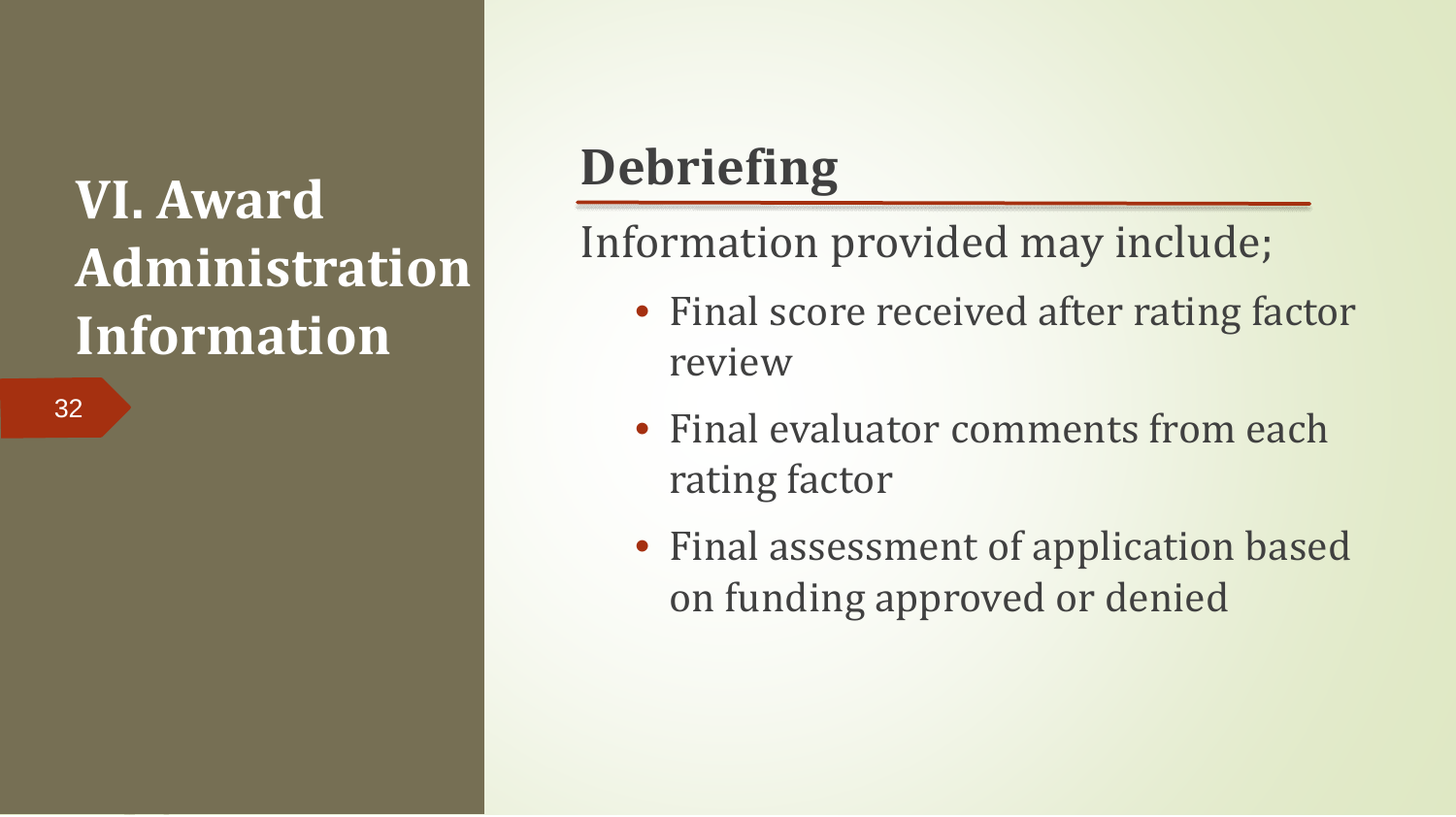# **VII. Agency Contacts**  TribalHUDVASH@hud.gov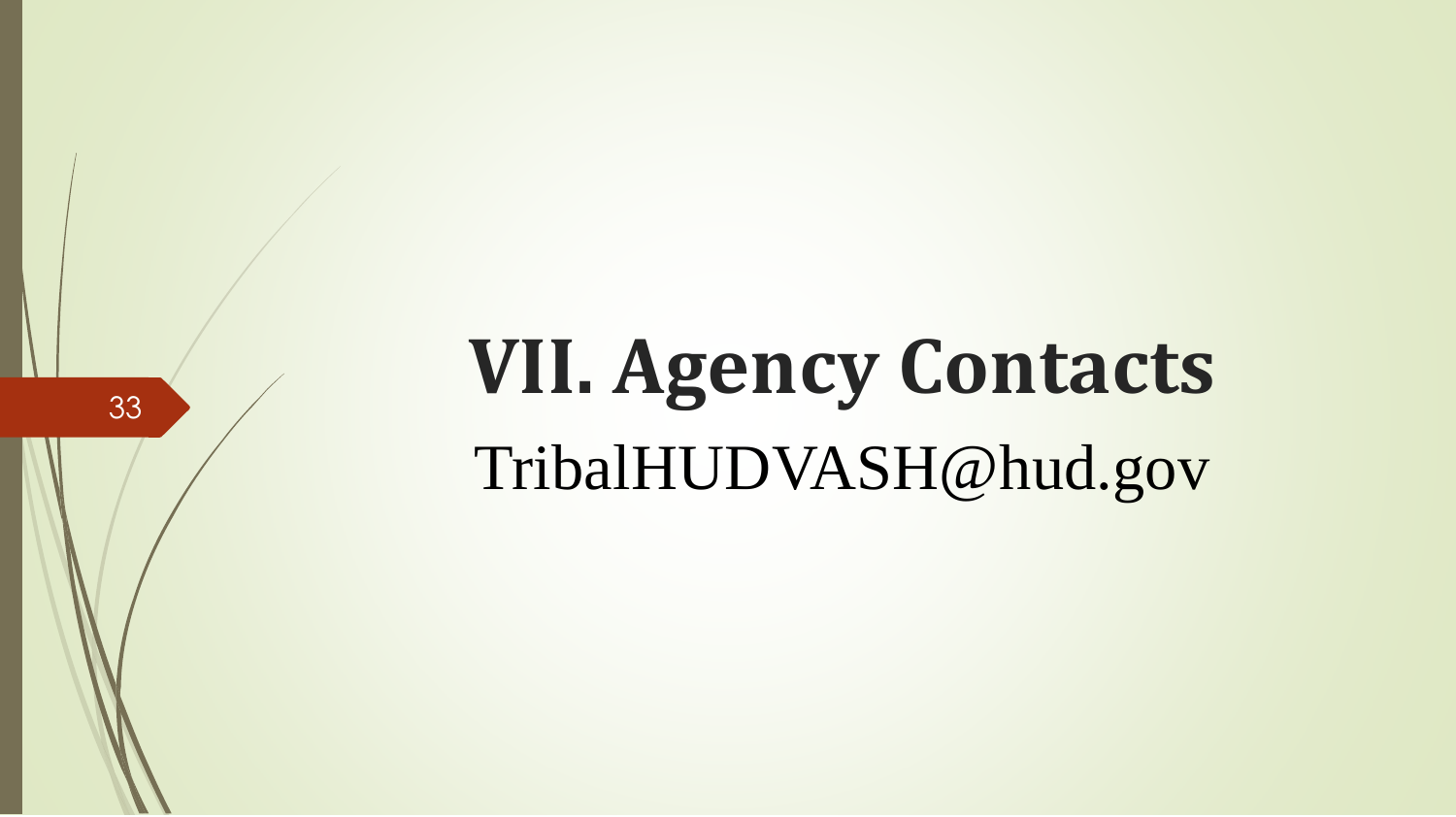# **VIII. Other Information**

- **National Environmental Policy Act (NEPA)**
- **Paperwork Reduction Act (PRA)**
- **Web Resources**